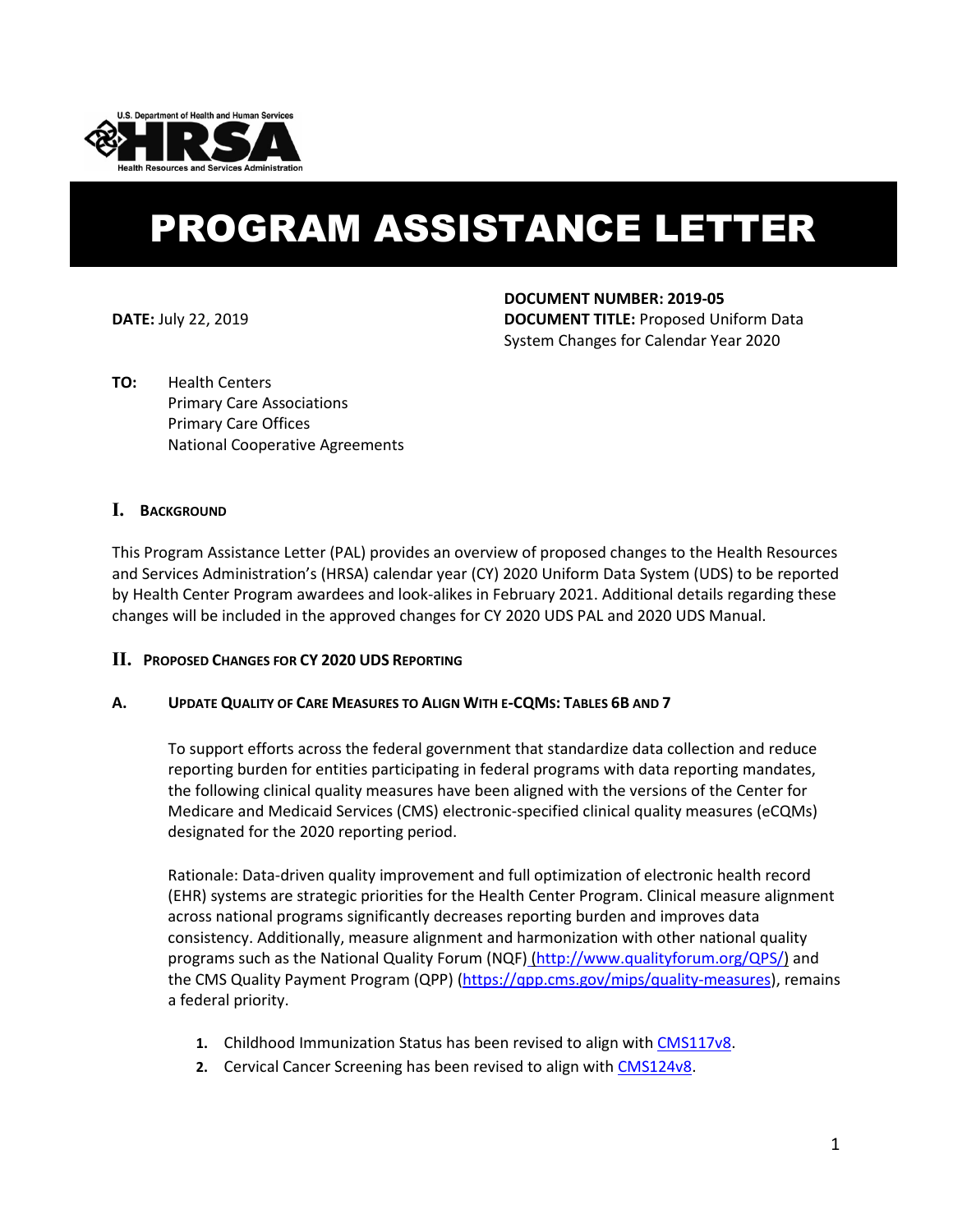- **3.** Weight Assessment and Counseling for Nutrition and Physical Activity for Children and Adolescents has been revised to align wit[h CMS155v8.](https://ecqi.healthit.gov/ecqm/measures/cms155v8)
- **4.** Preventive Care and Screening: Body Mass Index (BMI) Screening and Follow-Up Plan has been revised to align wit[h CMS69v8.](https://ecqi.healthit.gov/ecqm/measures/cms69v8)
- **5.** Preventive Care and Screening: Tobacco Use: Screening and Cessation Intervention has been revised to align with [CMS138v8.](https://ecqi.healthit.gov/ecqm/measures/cms138v8)
- **6.** Statin Therapy for the Prevention and Treatment of Cardiovascular Disease has been revised to align with [CMS347v3.](https://ecqi.healthit.gov/ecqm/measures/cms347v3)
- **7.** Ischemic Vascular Disease (IVD): Use of Aspirin or Another Antiplatelet has been revised to align with [CMS164v7.](https://ecqi.healthit.gov/ecqm/measures/cms164v7)
- **8.** Colorectal Cancer Screening has been revised to align with [CMS130v8.](https://ecqi.healthit.gov/ecqm/measures/cms130v8)
- **9.** Preventive Care and Screening: Screening for Depression and Follow-Up Plan has been revised to align with [CMS2v9.](https://ecqi.healthit.gov/ecqm/measures/cms2v9)
- **10.** Controlling High Blood Pressure has been revised to align with [CMS165v8.](https://ecqi.healthit.gov/ecqm/measures/cms165v8)
- **11.** Diabetes: Hemoglobin A1c (HbA1c) Poor Control (> 9%) has been revised to align with [CMS122v8.](https://ecqi.healthit.gov/ecqm/measures/cms122v8)

## **B. RETIRING THE ASTHMA MEASURE: USE OF APPROPRIATE MEDICATIONS FOR ASTHMA**

The current eCQM asthma measure, [CMS126v5,](https://ecqi.healthit.gov/ecqm/measures/cms126v5) reported in the UDS captures the percentage of patients 5-64 years of age who were identified as having persistent asthma and were appropriately ordered medication during the measurement period. The measure is proposed to be removed from UDS reporting.

Rationale: CMS 126v5 is no longer being updated by the measure steward, National Committee for Quality Assurance. As a result, when new asthma medications are approved for use they are not reflected in the eCQM. This asthma measure was also retired from the Healthcare Effectiveness Data and Information Set (HEDIS) and lost National Quality Forum (NQF) endorsement. As there is currently not an eCQM for asthma, no replacement is recommended at this time.

# **C. REPLACING THE DENTAL SEALANTS FOR CHILDREN BETWEEN 6–9 YEARS MEASURE (CMS277) WITH PRIMARY CARIES PREVENTION INTERVENTION AS OFFERED BY PRIMARY CARE PROVIDERS, INCLUDING DENTISTS MEASURE (CMS74V9)**

The draft dental sealant measure, CMS277, captures the percentage of children, age 6–9 years, at moderate to high risk for caries who received a sealant on a first permanent molar during the measurement period. The Primary Caries Prevention Intervention as Offered by Primary Care Providers, including Dentists measure [\(CMS74v9\)](https://ecqi.healthit.gov/ecqm/measures/cms74v9) captures the percentage of children, age 0-20 years, who received a fluoride varnish application during the measurement period (to be reported on Table 6B).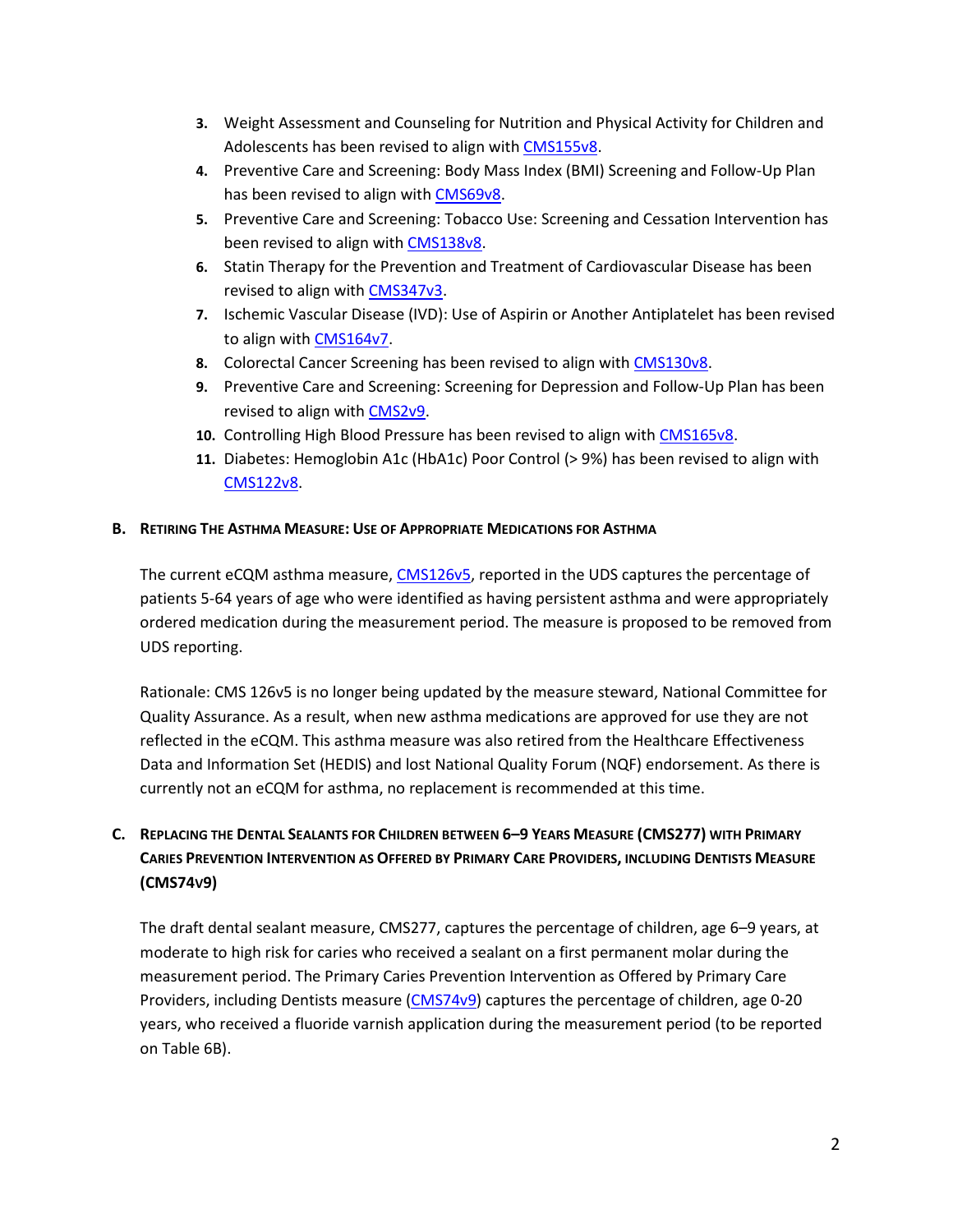Rationale: The application of fluoride varnish to the teeth of children reduces the risk of development of caries. Increasing the use of non-dental providers (i.e., primary care providers) providing fluoride varnish to their patients can reduce the incidence of caries and promote better oral health.

The current oral health eCQM in the UDS provides limited data on oral health care in HRSA-funded health centers. The target population is four years of high risk children, 6-9, and the data can only be captured in health centers who employ or contract with a dentist, as only dentists can apply sealants. The fluoride varnish measure, CMS74, increases the target population as well as captures oral health preventative measures that health centers without dentists can employ.

# **D. ADDING THE DEPRESSION REMISSION AT TWELVE MONTHS MEASURE (CMS159V8)**

The depression remission measure[, CMS159v8,](https://ecqi.healthit.gov/ecqm/measures/cms159v8) captures the percentage of adolescent patients 12 to 17 years of age and adult patients 18 years of age or older with major depression or dysthymia who reached remission 12 months (+/- 60 days) after an index event (to be reported on Table 6B).

Rationale**:** Currently, the UDS contains CMS2v8 Screening for Depression and Follow-Up Plan measure which asks health centers to screen patients aged 12 and older for depression and provide follow-up care if the patient has a positive screen. While screening increases intervention for mental illness, it does not provide data on the outcome of patients with depression. The addition of the Depression Remission Measure at 12 Months will collect outcome data on how health centers are helping patients reach remission. Improvement in the symptoms of depression and an ongoing assessment of the current treatment plan is crucial to the reduction of symptoms and psychosocial well-being of patients.

# E. **REVISING THE HIV LINKAGE TO CARE MEASURE (NO ECQM)**

The HIV linkage to care measure captures the percentage of patients whose first ever HIV diagnosis was made by health center staff between October 1 of the prior year and September 30 of the measurement year and who were seen for follow-up treatment within 90 days of that first-ever diagnosis. This measure will be modified to change the follow-up treatment timeline from 90 days to 30 days.

Rationale: HRSA is one of the lead federal agencies in the 'Ending the HIV Epidemic' Initiative. To support this effort and to align with the Centers for Disease Control and Prevention (CDC), guidance on the Continuum of Care patients with an HIV diagnosis should be seen for follow up treatment within 30 days. $1$ 

## F. **ADDING THE HIV SCREENING MEASURE (CMS349V2)**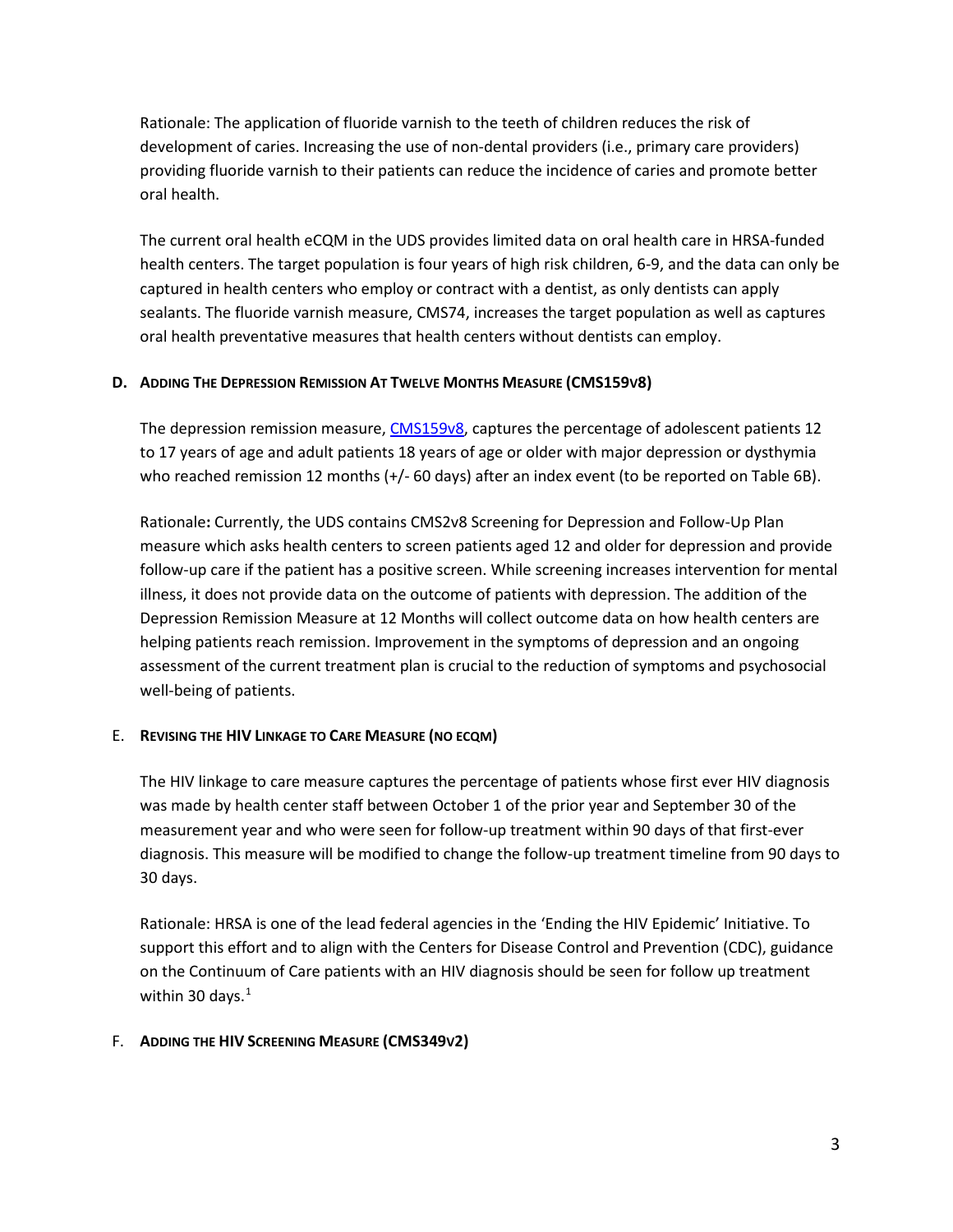The HIV Screening measure, [CMS349v2,](https://ecqi.healthit.gov/ecqm/measures/cms349v2) captures the percentage of patients aged 15-65 at the start of the measurement period who were between 15-65 years old when tested for HIV (to be reported on Table 6B).

Rationale: HRSA is one of the lead federal agencies in the 'Ending the HIV Epidemic' Initiative and is building upon the following key strategies: diagnosing, treating, preventing, and responding.<sup>2</sup> Approximately 1.1 million people are living with HIV in the US; 15% of them are unaware that they are infected.<sup>2</sup> The addition of the HIV screening measure will collect data on the detection of HIV in health center patients.

# G. **ADDING DATA ON PRESCRIPTIONS FOR PRE-EXPOSURE PROPHYLAXIS** (**PREP)**

Pre-exposure prophylaxis (PrEP) is the use of antiretroviral medication to prevent HIV infection and is used by people who are at high risk of being exposed to HIV. Table 6A will be modified to capture data on patients prescribed tenofovir disoproxil fumarate (TDF) and emtricitabine (FTC) (brand name Truvada®) during the reporting year for PrEP.

The following ICD codes are recommended to help identify patients at risk for HIV and potentially candidates for PrEP:

- Z20.6 Contact with and (suspected) exposure to HIV
- Z72.51 High risk heterosexual behavior
- Z72.52 High risk homosexual behavior
- Z72.53 High-risk bisexual behavior
- Z20.2 Contact with and (suspected) exposure to infections with a predominantly sexual mode of transmission
- Z11.3 Encounter for screening for infections with a predominantly sexual mode of transmission
- Z11.4 Encounter for screening for human immunodeficiency virus
- Z11.59 Encounter for screening for other viral diseases
- Z20.5 Contact with and (suspected) exposure to viral hepatitis
- Z71.7 Encounter for HIV counseling
- F19.20 Injection drug use exposure risk
- Z70.1 Counseling related to patient's sexual behavior and orientation
- Z20.82 Contact with and (suspected) exposure to other viral communicable diseases
- Z77.21 Contact with and (suspected) exposure to potentially hazardous body fluids
- Z77.9 Other contact with and (suspected) exposure hazardous to health
- W46 Contact with hypodermic needle: "the appropriate7th character is to be added to each code from category W46" A- initial encounter, D-subsequent encounter, S-sequela
- W46.0 Contact with hypodermic needle (hypodermic needle stick NOS)
- W46.1 Contact with contaminated hypodermic needle
- Other ones to consider to identify target population:
	- o Z86.59 Personal history of other mental and behavioral disorders
	- o F11.20 Opioid dependence, uncomplicated
	- o F11.21 Opioid dependence in remission
	- o F11.10 Opioid abuse, uncomplicated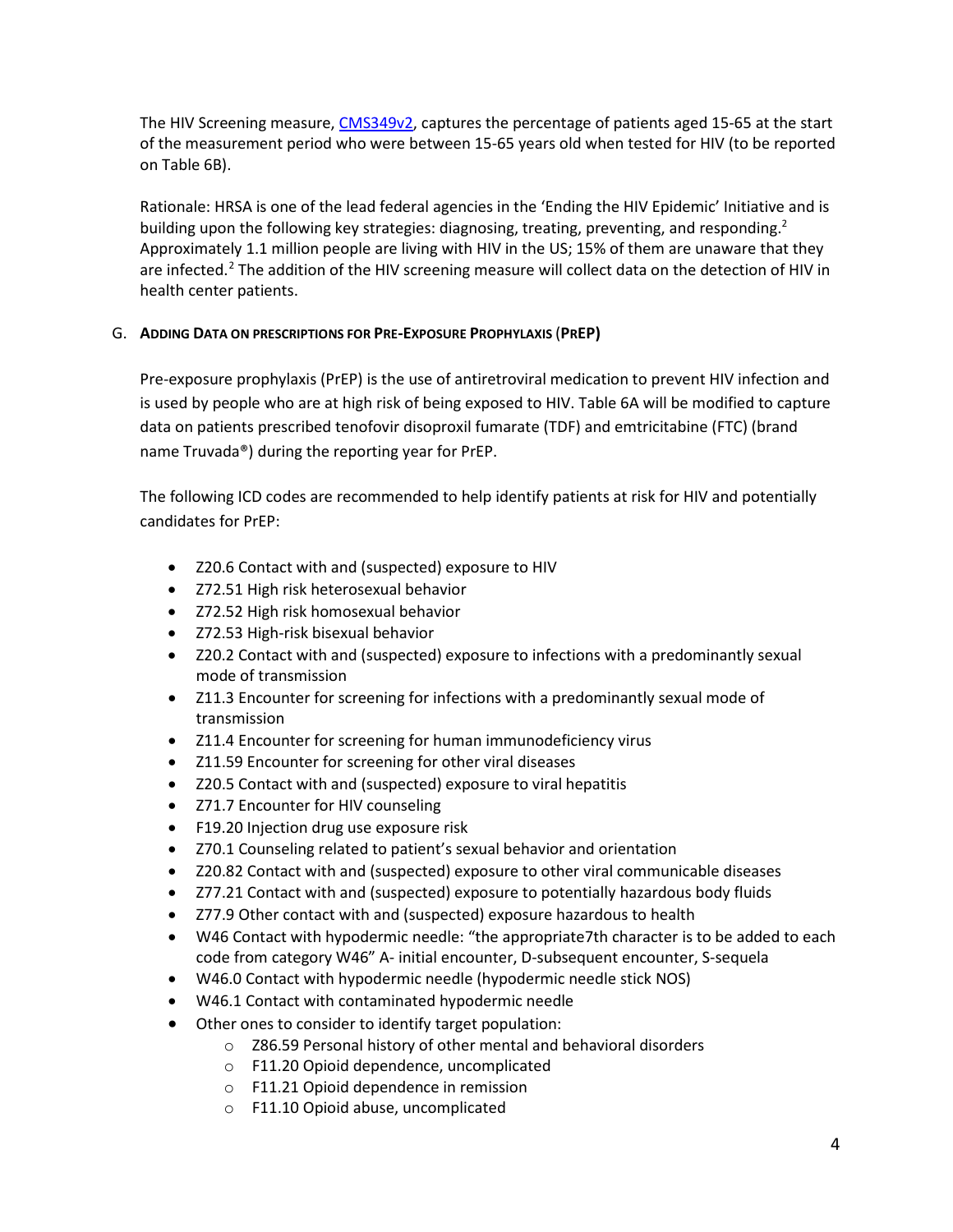o F11.90 Opioid use, uncomplicated

Possible CPT codes to search:

- 99401 PreventionCounseling (15 minutes)
- 99402 PreventionCounseling (30 minutes)
- 99403 PreventionCounseling (45 minutes)
- 99404 PreventionCounseling (60 minutes)

Potential codes for PrEP prescriptions:

- Z79- Long term (current) drug therapy. Includes long term (current) drug use for prophylactic purposes
	- o Z79 Long term (current) drug therapy
	- o Z79.0 Long term (current) use of anticoagulants and antithrombotics/antiplatelets
	- o Z79.01 Long term (current) use of anticoagulants
	- o Z79.02 Long term (current) use of antithrombotics/antiplatelets
	- o Z79.1 Long term (current) use of non-steroidal anti-inflammatories (NSAID)
	- o Z79.2 Long term (current) use of antibiotics
	- o Z79.3 Long term (current) use of hormonal contraceptives
	- o Z79.4 Long term (current) use of insulin
	- o Z79.5 Long term (current) use of steroids
	- o Z79.51 Long term (current) use of inhaled steroids
	- o Z79.52 Long term (current) use of systemic steroids
	- o Z79.8 Other long term (current) drug therapy
	- o Z79.81 Long term (current) use of agents affecting estrogen receptors and estrogen levels
	- $\circ$  Z79.810 Long term (current) use of selective estrogen receptor modulators (SERMs)
	- o Z79.811 Long term (current) use of aromatase inhibitors
	- $\circ$  Z79.818 Long term (current) use of other agents affecting estrogen receptors and estrogen levels
	- o Z79.82 Long term (current) use of aspirin
	- o Z79.83 Long term (current) use of bisphosphonates
	- o Z79.84 Long term (current) use of oral hypoglycemic drugs
	- o Z79.890 Hormone replacement therapy
	- o Z79.891 Long term (current) use of opiate analgesic
	- o Z79.899 Other long term (current) drug therapy

Possible RXNorm codes:

- TDF 322248
- FTC 276237

Be sure to limit reporting to TDF/FTC for PrEP (exclude prescriptions for TDF/FTC that were made for other known indications, such as HIV treatment, post-exposure prophylaxis, and chronic hepatitis B management).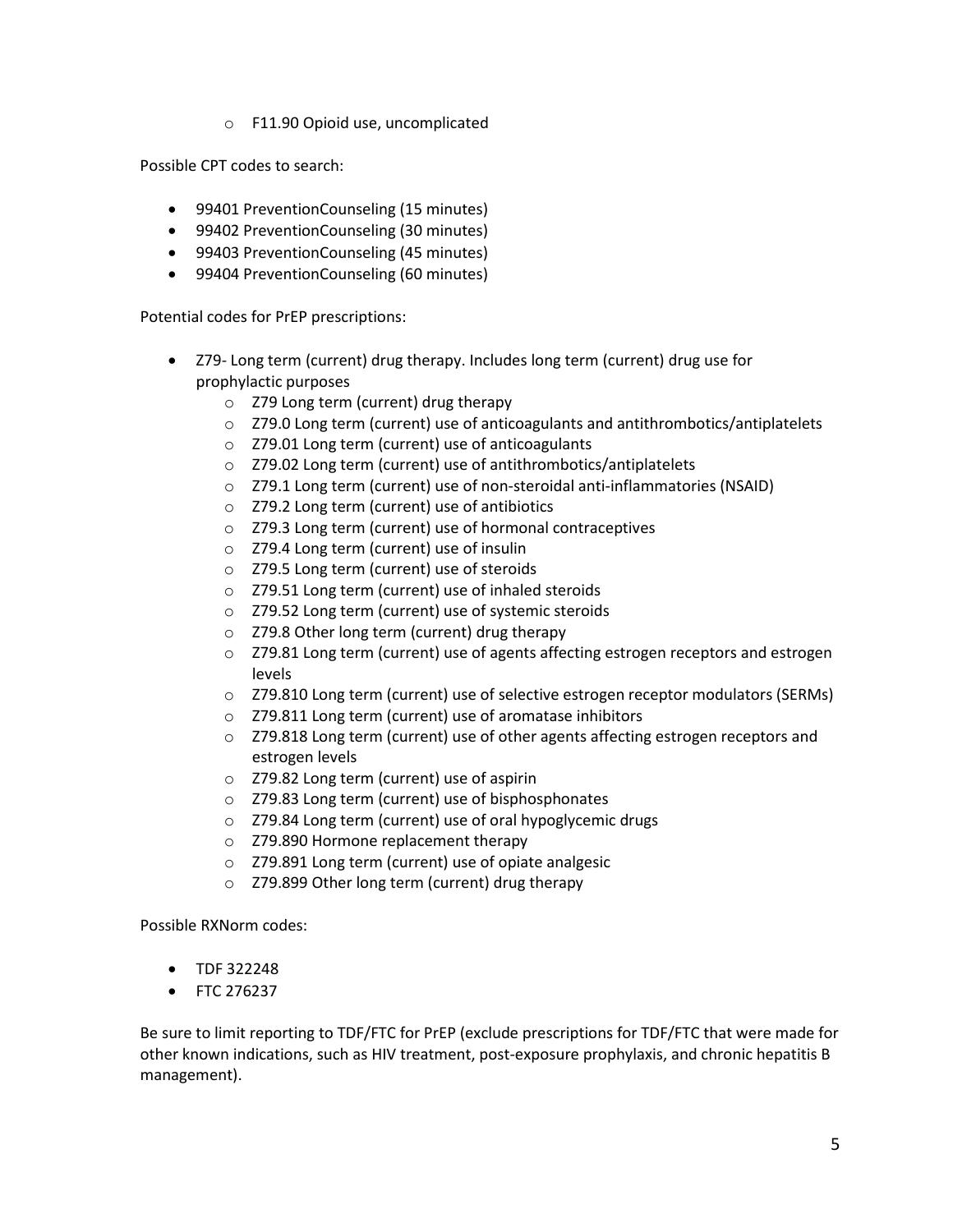Rationale: The 'Ending the HIV Epidemic' Initiative is a national priority and HRSA is one of the lead federal agencies. The Centers for Disease Control and Prevention (CDC) reports that daily PrEP reduces the risk of contracting HIV from sex by more than 90% and from injection by more than 70%.3 The addition of PrEP prescriptions will allow HRSA to assess health center progress on this important HIV prevention effort.

# H. **ADDING INTERNATIONAL CLASSIFICATION OF DISEASES (ICD)-10 CODES TO CAPTURE HUMAN TRAFFICKING AND INTIMATE PARTNER VIOLENCE (IPV)**

IPV is defined as "physical violence, sexual violence, stalking, and psychological aggression (including coercive acts) by a current or former intimate partner<sup>4</sup> and human trafficking occurs when a trafficker exploits an individual with force, fraud, or coercion to make them perform commercial sex or work<sup>5</sup> (to be reported on Table 6A).

The following ICD codes are recommended to help identify patients at risk for or effected by Human Trafficking:

# **Human Trafficking**

- T74.5 Forced sexual exploitation, confirmed
	- o T74.51 Adult forced sexual exploitation, confirmed
	- o T74.52 Child sexual exploitation, confirmed
- T74.6 Forced labor exploitation, confirmed
	- o T74.61 Adult forced labor exploitation, confirmed
	- o T74.62 Child forced labor exploitation, confirmed
- T76.5 Forced sexual exploitation, suspected
	- o T76.51 Adult forced sexual exploitation, suspected
	- o T76.52 Child sexual exploitation, suspected
- T76.6 Forced labor exploitation, suspected
	- o T76.61 Adult forced labor exploitation, suspected
	- o T76.62 Child forced labor exploitation, suspected
- Z04.8 Encounter for examination and observation for other specified reasons
	- o Z04.81 Encounter for examination and observation of victim following forced sexual exploitation
	- o Z04.82 Encounter for examination and observation of victim following forced labor exploitation
- Z62.813 Personal history of forced labor or sexual exploitation in childhood
- Z91.42 Personal history of forced labor or sexual exploitation

The following ICD codes are recommended to help identify patients effected by Intimate Partner Violence:

# **Intimate Partner Violence**

- T74.11 Adult physical abuse, confirmed
- T74.21 Adult sexual abuse, confirmed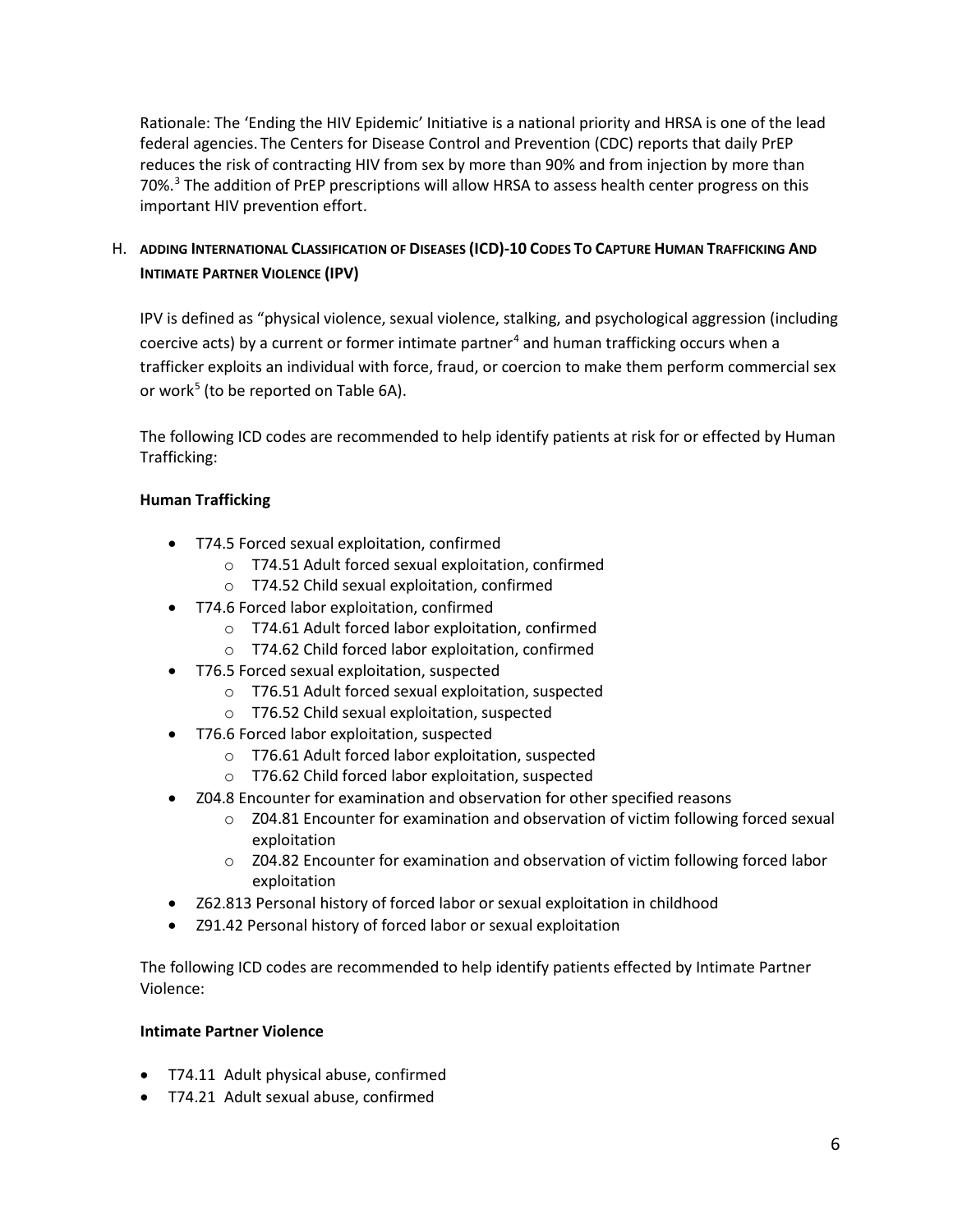- T74.31 Adult emotional/psychological abuse, confirmed
- Z69.11 Encounter for mental health services for victim of spousal or partner abuse
- Y07.0\* Spouse or partner, perpetrator of maltreatment and neglect used to identify perpetrator in cases of confirmed abuse (T74 codes)

Rationale: HRSA is aware that human trafficking<sup>6</sup> and intimate partner violence<sup>7</sup> are serious public health issues and complex social determinants of health (SDOH) that can affect a wide range of health and quality of life outcomes. Addressing SDOH is a HRSA objective to improve the health and well-being of health center patients and the broader community in which they reside.

# I. **ADDING DIABETES: EYE EXAM (CMS131V8), DIABETES: FOOT EXAM (CMS123V7), AND DIABETES: MEDICAL ATTENTION TO NEPHROPATHY (CMS134V8)**

Diabetes: Eye Exam[, CMS131v8,](https://ecqi.healthit.gov/ecqm/measures/cms131v8) measures the percentage of patients 18-75 years of age with diabetes and an active diagnosis of retinopathy who had a retinal or dilated eye exam by an eye care professional during the measurement period or a negative retinal exam (no evidence of retinopathy) in the 12 months prior to the measurement period (to be reported on Table 6B).

Diabetes: Foot Exam, [CMS123v7,](https://ecqi.healthit.gov/ecqm/measures/cms123v7) measures the percentage of patients 18-75 years of age with diabetes (type 1 and type 2) who received a foot exam (visual inspection and sensory exam with mono filament and a pulse exam) during the measurement year (to be reported on Table 6B).

Diabetes: Medical Attention for Nephropathy, [CMS134v8,](https://ecqi.healthit.gov/ecqm/measures/cms134v8) measures the percentage of patients 18- 75 years of age with diabetes who had a nephropathy screening test or evidence of nephropathy during the measurement period (to be reported on Table 6B).

Rationale: Improving the treatment of diabetes is a HRSA priority. Addition of these eCQMs informs HRSA of the breadth of preventative care that patients with diabetes receive in the health center setting. Preventative eye care can reduce the incidence of blindness in patients with diabetic retinopathy. Studies have illustrated that there is a large discrepancy in screening rates among safety-net minority communities and that may have important implications for consequent risk of blindness.<sup>8</sup>

Diabetes patients of lower socio-economic status are at greater risk for lower limb amputation. At least 50% of all amputations occur in individuals with diabetes mostly commonly from an infected diabetic foot ulcer.<sup>9</sup> Lower limb amputation results in higher mortality rates, reduced quality of life, and increased medical cost. Increasing preventative care through foot exams can lead to reduced number of amputations and improved quality of life.

Nephropathy (an umbrella term for kidney-related complications due to diabetes) is the leading cause of kidney failure in the U.S. Approximately 1 out of 4 individuals with diabetes develop kidney nephropathy.10 Nephropathy increases patients' risk of cardiovascular disease and mortality. Screening for nephropathy provides an opportunity for early intervention, slowing the progression of kidney disease, reducing mortality and maintaining a patient's quality of life.

## J. **ADDING THE BREAST CANCER SCREENING MEASURE (CMS125V8)**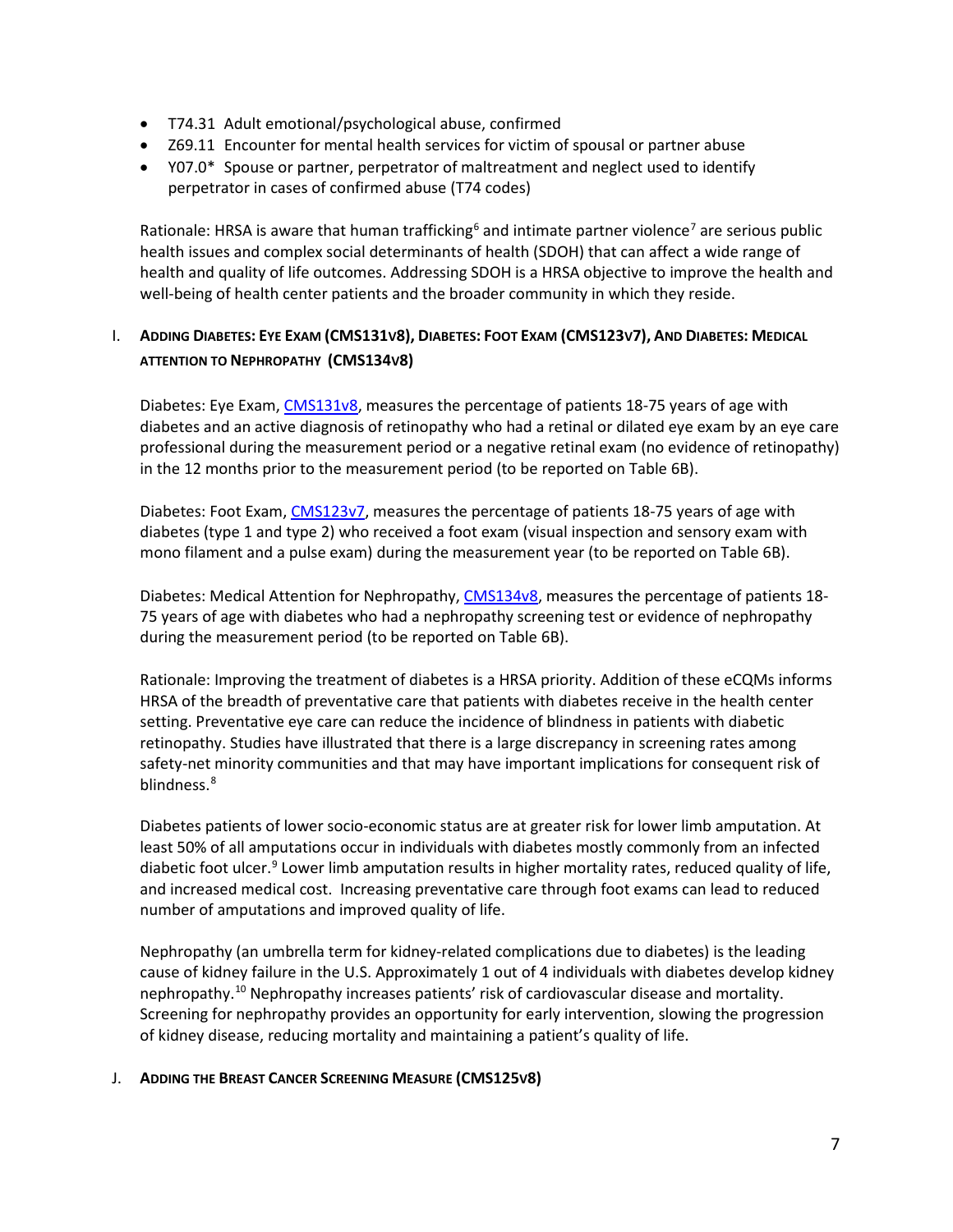Breast Cancer Screening, [CMS125v8,](https://ecqi.healthit.gov/ecqm/measures/cms125v8) measures the percentage of women 50-74 years of age who had a mammogram to screen for breast cancer in the 27 months prior to the end of the measurement period (to be reported on Table 6B).

Rationale: Breast cancer is the most common cancer in women and the fourth leading cause of cancer death in the U.S.<sup>11</sup> There is substantial geographic and demographic variation in breast cancer death rates suggesting that there are social and structural factors that affect breast cancer mortality. Preventative screening through timely access to mammograms can lead to early detection, better treatment prognosis, and has the potential to reduce health disparities.

# K. **ADDING A QUESTION TO APPENDIX D: HEALTH CENTER HEALTH INFORMATION TECHNOLOGY (HIT) CAPABILITIES**

Including a question in Appendix D to determine whether health centers are accessing Prescription Drug Monitoring Programs (PDMPs) or have them integrated into health information systems such as Health Information Exchanges, electronic health records (EHR) systems, and/or pharmacy dispensing software (PDS) to streamline provider access controlled substances prescription data.

Rationale: PDMPs are effective tools for reducing prescription drug abuse and diversion. Improving provider utilization and access to real-time data have demonstrated meaningful results in reducing over prescribing of medication. Currently, 49 states, the District of Columbia, and Guam have created and are operating PDMPs that collect information from dispensers and report information to authorized users.

## L. **REVISING QUESTIONS IN APPENDIX D: HEALTH CENTER HEALTH INFORMATION TECHNOLOGY (HIT) CAPABILITIES**

The CMS program commonly known as Meaningful Use has changed. Questions in the appendix regarding Meaningful Use have been revised to address the aspects of the new program Promoting Interoperability. In addition, the current question regarding standardized screener(s) for social risk factors that are used by health centers as been revised to gain a better understanding of how this information is being used in the primary care setting.

Rationale: CMS has made changes to the Medicare and Medicaid EHR Incentive Programs that will now be known as the Promoting Interoperability programs<sup>12</sup>. In light of these changes, revisions have been made to questions regarding Meaningful Use.

Research has shown that social determinants of health (e.g. food, housing, finances, and transportation) can account for up to 40 percent of individual health outcomes, particularly among vulnerable populations<sup>13</sup>. Increasingly, health care leaders and clinicians are developing ways to discuss these unmet social needs with these patients and connect them to supportive services. As the healthcare landscape changes, health centers are becoming more diverse and comprehensive in the care and services provided and it is important to reflect this work in the data collected.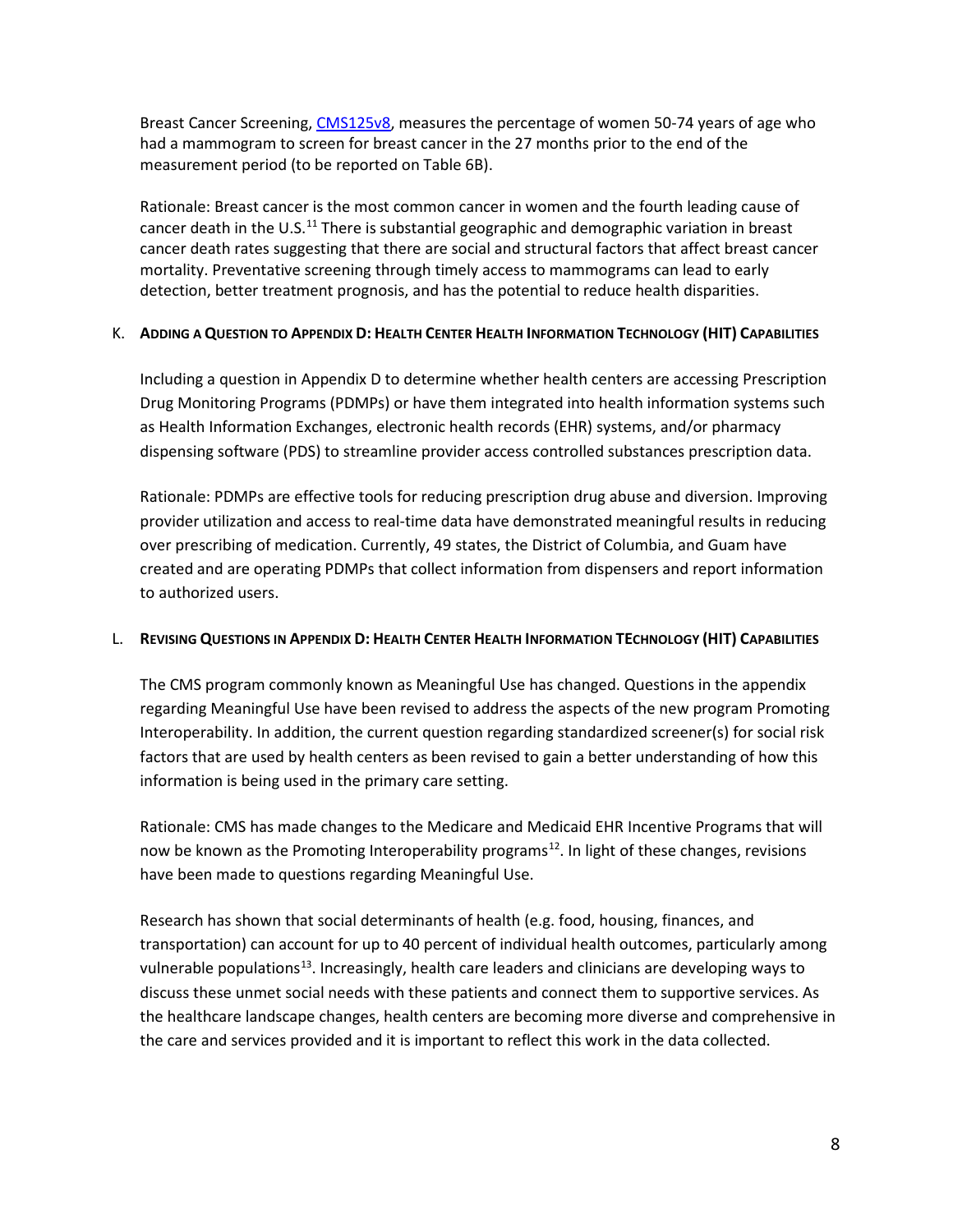# **III. CONTACTS**

For questions or comments regarding the proposed changes to the CY 2020 UDS contact the Office of Quality Improvement a[t OQIComments@hrsa.gov.](mailto:OQIComments@hrsa.gov)

Sincerely,

/S/ Jim Macrae Associate Administrator

Attachments: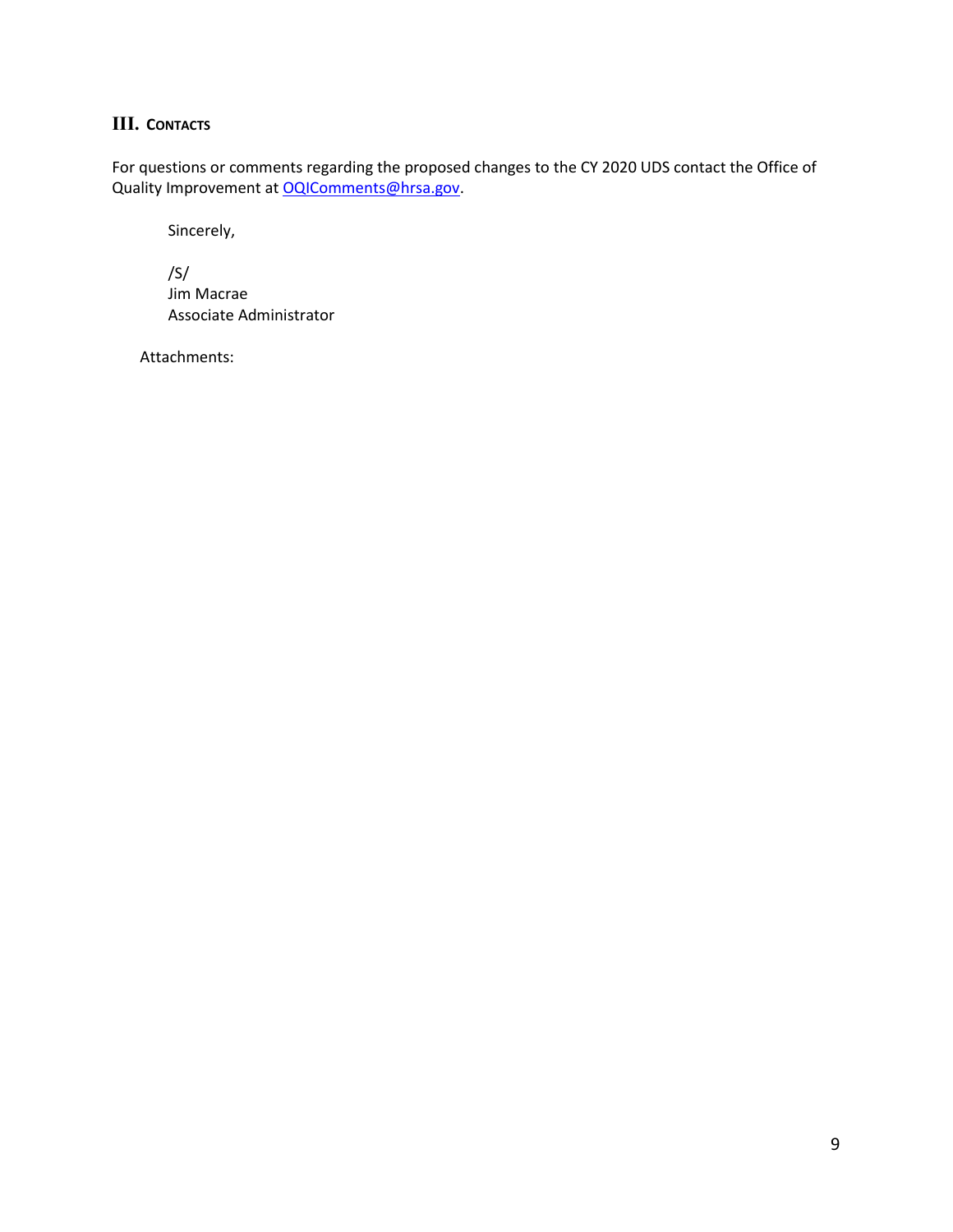1. Proposed Changes to UDS Instructions for Tables 6A and 6B; and Appendix D

# Table 6A: Selected Diagnoses and Services Rendered

Reporting Period: January 1, 2020, through December 31, 2020

| Line           | <b>Diagnostic Category</b>                                          | <b>Applicable ICD-10-CM Code</b>                                                                                                                                                                                                                                                                                                                                                                                                                                                                           | <b>Number of Visits</b><br>by Diagnosis<br><b>Regardless of</b><br>Primacy (a) | <b>Number of</b><br><b>Patients with</b><br>Diagnosis (b) |
|----------------|---------------------------------------------------------------------|------------------------------------------------------------------------------------------------------------------------------------------------------------------------------------------------------------------------------------------------------------------------------------------------------------------------------------------------------------------------------------------------------------------------------------------------------------------------------------------------------------|--------------------------------------------------------------------------------|-----------------------------------------------------------|
|                | <b>Selected Infectious and</b><br><b>Parasitic Diseases</b>         |                                                                                                                                                                                                                                                                                                                                                                                                                                                                                                            |                                                                                |                                                           |
| $1 - 2$        | Symptomatic /<br>Asymptomatic human<br>immunodeficiency virus (HIV) | B20, B97.35, O98.7-, Z21                                                                                                                                                                                                                                                                                                                                                                                                                                                                                   |                                                                                |                                                           |
| 2a             | Pre-Exposure Prophylaxis<br>(PrEP) Prescription                     | F19.20, F11.20, F11.21, F11.10,<br>F11.90, W46, W46.0, W46.1,<br>Z20.2, Z20.6, Z20.82, Z72.51,<br>Z72.52, Z11.3, Z11.4, Z11.59,<br>Z20.5, Z70.1, Z71.7, Z51.81,<br>Z77.21, Z77.9, Z86.59, Z79,<br>Z79.0 through Z79.02, Z79.1<br>through Z79.5, Z79.51, Z79.52,<br>Z79.8, Z79.81 through Z79.811,<br>Z79.818, Z79.82 through Z79.84,<br>Z79.89, Z79.891, Z79.899 (limit<br>to TDF/FTC for PrEP)<br>Possible CPT codes to search:<br>99401 through 99404<br>Possbile RXNorm Codes: TDF<br>32248, FTC 276237 |                                                                                |                                                           |
| 3              | Tuberculosis                                                        | A15-through A19-, O98.0-                                                                                                                                                                                                                                                                                                                                                                                                                                                                                   |                                                                                |                                                           |
| 4              | Sexually transmitted<br>infections                                  | A50-through A64- (exclude<br>A63.0                                                                                                                                                                                                                                                                                                                                                                                                                                                                         |                                                                                |                                                           |
| 4a             | <b>Hepatitis B</b>                                                  | B16.0 through B16.2, B16.9,<br>B17.0, B18.0, B18.1, B19.10,<br>B19.11, O98.4-                                                                                                                                                                                                                                                                                                                                                                                                                              |                                                                                |                                                           |
| 4 <sub>b</sub> | <b>Hepatitis C</b>                                                  | B17.10, B17.11, B18.2, B19.20,<br>B19.21                                                                                                                                                                                                                                                                                                                                                                                                                                                                   |                                                                                |                                                           |
|                | <b>Selected Diseases of the</b><br><b>Respiratory System</b>        |                                                                                                                                                                                                                                                                                                                                                                                                                                                                                                            |                                                                                |                                                           |
| 5              | Asthma                                                              | $J45-$                                                                                                                                                                                                                                                                                                                                                                                                                                                                                                     |                                                                                |                                                           |
| 6              | Chronic lower respiratory<br>diseases                               | J40- through J44-, J47-                                                                                                                                                                                                                                                                                                                                                                                                                                                                                    |                                                                                |                                                           |
|                | <b>Selected Other Medical</b><br><b>Conditions</b>                  |                                                                                                                                                                                                                                                                                                                                                                                                                                                                                                            |                                                                                |                                                           |

# Table 6A: Selected Diagnoses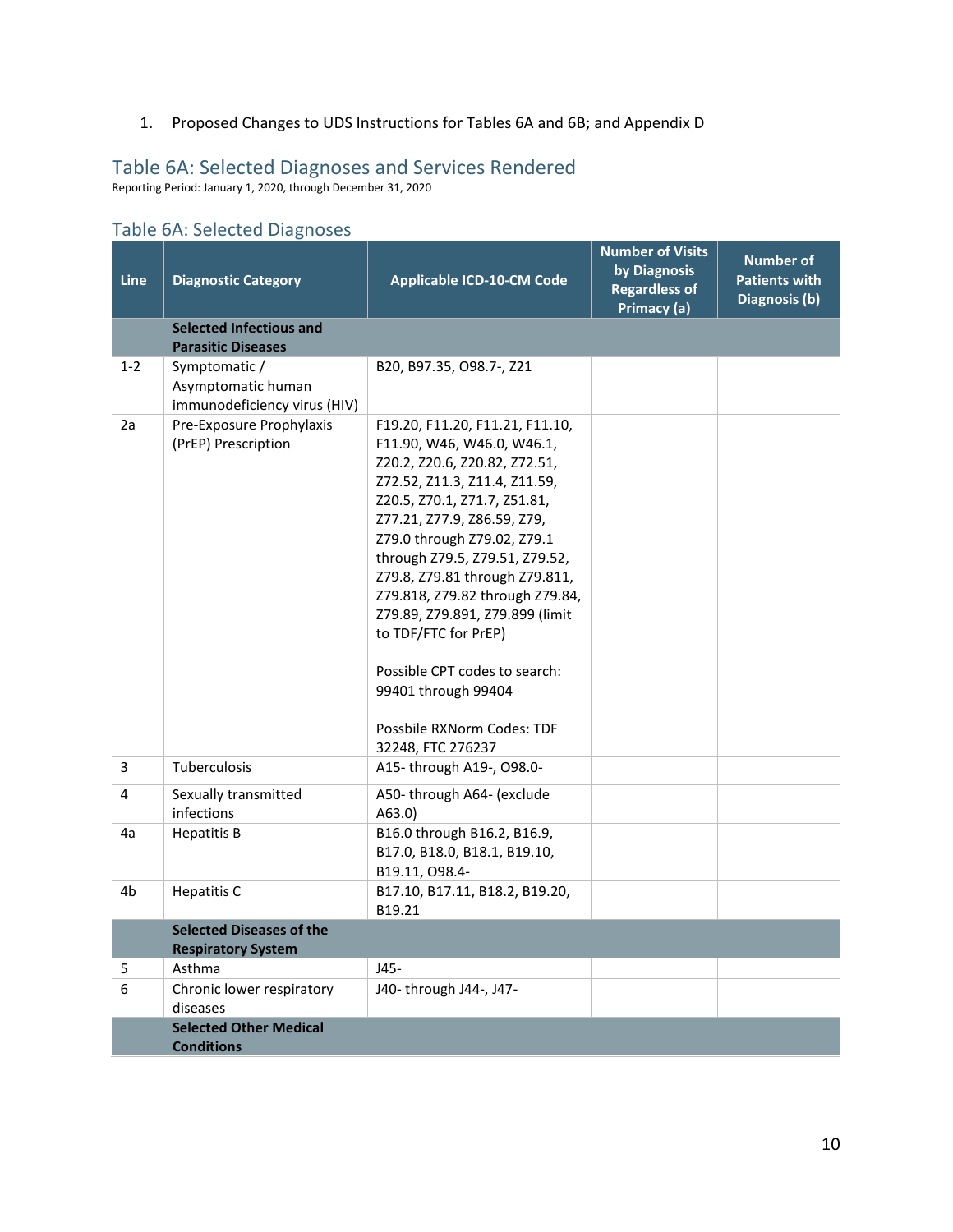| Line           | <b>Diagnostic Category</b>                                                                                                                                                                                                               | <b>Applicable ICD-10-CM Code</b>                                                                                                           | <b>Number of Visits</b><br>by Diagnosis<br><b>Regardless of</b><br>Primacy (a) | <b>Number of</b><br><b>Patients with</b><br>Diagnosis (b) |
|----------------|------------------------------------------------------------------------------------------------------------------------------------------------------------------------------------------------------------------------------------------|--------------------------------------------------------------------------------------------------------------------------------------------|--------------------------------------------------------------------------------|-----------------------------------------------------------|
| $\overline{7}$ | Abnormal breast findings,<br>female                                                                                                                                                                                                      | C50.01-, C50.11-, C50.21-,<br>C50.31-, C50.41-, C50.51-,<br>C50.61-, C50.81-, C50.91-,<br>C79.81, D05-, D48.6-, D49.3,<br>N60-, N63-, R92- |                                                                                |                                                           |
| 8              | Abnormal cervical findings                                                                                                                                                                                                               | C53-, C79.82, D06-, R87.61-,<br>R87.629, R87.810, R87.820                                                                                  |                                                                                |                                                           |
| 9              | Diabetes mellitus                                                                                                                                                                                                                        | E08-through E13-, O24-<br>(exclude O24.41-)                                                                                                |                                                                                |                                                           |
| 10             | Heart disease (selected)                                                                                                                                                                                                                 | I01-, I02- (exclude I02.9), I20-<br>through I25-, I27-, I28-, I30-<br>through I52-                                                         |                                                                                |                                                           |
| 11             | Hypertension                                                                                                                                                                                                                             | I10- through I16-, O10-, O11-                                                                                                              |                                                                                |                                                           |
| 12             | Contact dermatitis and other<br>eczema                                                                                                                                                                                                   | L23-through L25-, L30- (exclude<br>L30.1, L30.3, L30.4, L30.5), L58-                                                                       |                                                                                |                                                           |
| 13             | Dehydration                                                                                                                                                                                                                              | E86-                                                                                                                                       |                                                                                |                                                           |
| 14             | Exposure to heat or cold                                                                                                                                                                                                                 | T33-, T34-, T67-, T68-, T69-,<br>W92-, W93-                                                                                                |                                                                                |                                                           |
| 14a            | Overweight and obesity                                                                                                                                                                                                                   | E66-, Z68- (exclude Z68.1,<br>Z68.20 through Z68.24, Z68.51,<br>Z68.52)                                                                    |                                                                                |                                                           |
|                | <b>Selected Childhood</b><br><b>Conditions (limited to ages 0</b><br>through 17)                                                                                                                                                         |                                                                                                                                            |                                                                                |                                                           |
| 15             | Otitis media and Eustachian<br>tube disorders                                                                                                                                                                                            | H65-through H69-                                                                                                                           |                                                                                |                                                           |
| 16             | Selected perinatal/neonatal<br>medical conditions                                                                                                                                                                                        | A33-, P19-, P22- through P29-<br>(exclude P29.3), P35-through<br>P96- (exclude P54-, P91.6-, P92-,<br>P96.81), R78.81, R78.89              |                                                                                |                                                           |
| 17             | Lack of expected normal<br>physiological development<br>(such as delayed milestone;<br>failure to gain weight; failure<br>to thrive); nutritional<br>deficiencies in children only.<br>Does not include sexual or<br>mental development. | E40- through E46-, E50- through<br>E63-, P92-, R62- (exclude R62.7),<br>R63.3                                                              |                                                                                |                                                           |
|                | <b>Selected Mental Health</b><br><b>Conditions and Substance</b><br><b>Use Disorders, and</b><br><b>Victimizations</b>                                                                                                                   |                                                                                                                                            |                                                                                |                                                           |
| 18             | Alcohol-related disorders                                                                                                                                                                                                                | F10-, G62.1, O99.31-                                                                                                                       |                                                                                |                                                           |
| 19             | Other substance-related<br>disorders (excluding tobacco<br>use disorders)                                                                                                                                                                | F11- through F19- (exclude F17-<br>), G62.0, O99.32-                                                                                       |                                                                                |                                                           |
| 19a            | Tobacco use disorder                                                                                                                                                                                                                     | F17-, 099.33-                                                                                                                              |                                                                                |                                                           |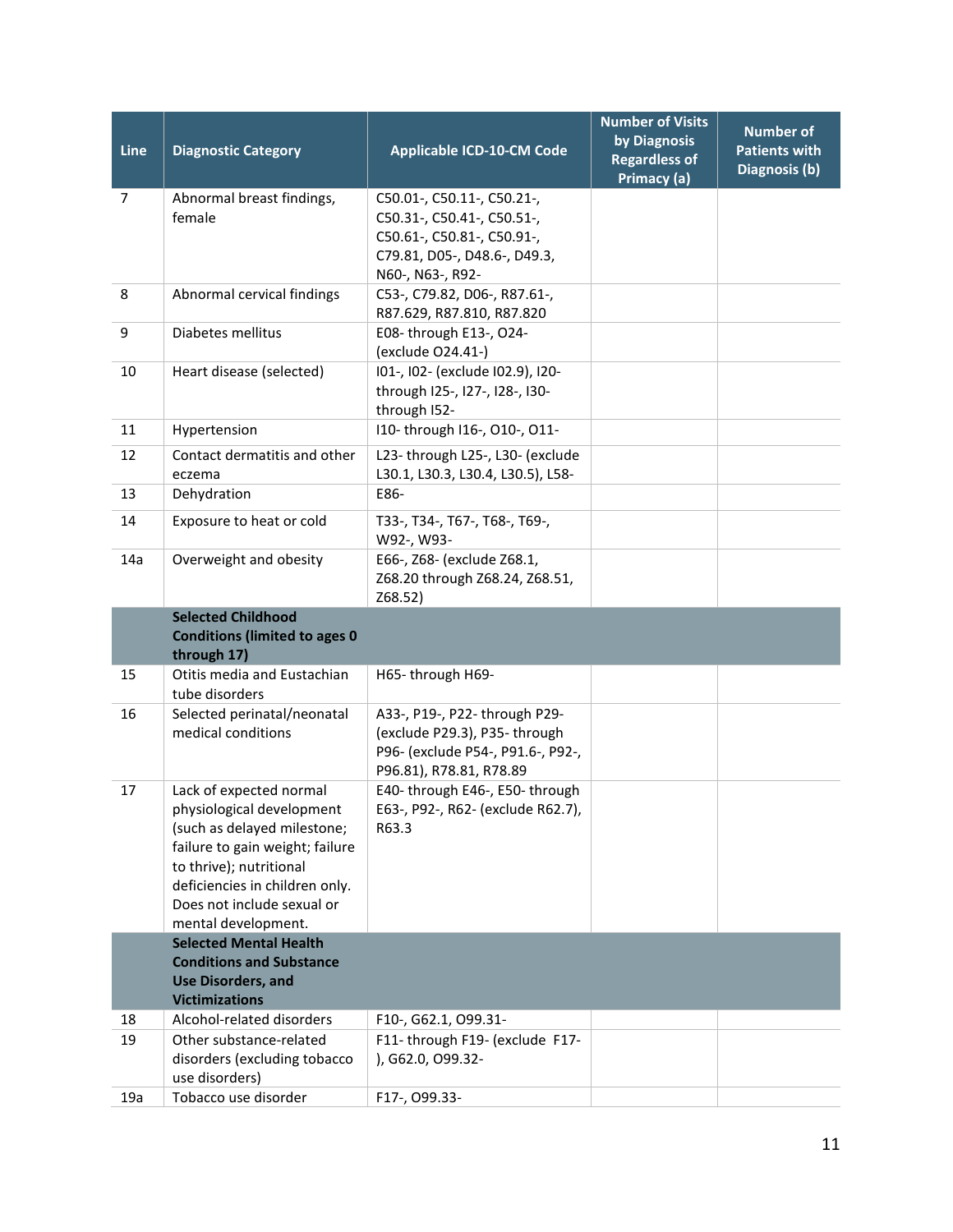| Line            | <b>Diagnostic Category</b>                                               | <b>Applicable ICD-10-CM Code</b>                                                                                                                                                                                                                             | <b>Number of Visits</b><br>by Diagnosis<br><b>Regardless of</b><br>Primacy (a) | <b>Number of</b><br><b>Patients with</b><br>Diagnosis (b) |
|-----------------|--------------------------------------------------------------------------|--------------------------------------------------------------------------------------------------------------------------------------------------------------------------------------------------------------------------------------------------------------|--------------------------------------------------------------------------------|-----------------------------------------------------------|
| 20a             | Depression and other mood<br>disorders                                   | F30-through F39-                                                                                                                                                                                                                                             |                                                                                |                                                           |
| 20 <sub>b</sub> | Anxiety disorders, including<br>post-traumatic stress<br>disorder (PTSD) | F06.4, F40- through F42-, F43.0,<br>F43.1-, F93.0                                                                                                                                                                                                            |                                                                                |                                                           |
| 20c             | Attention deficit and<br>disruptive behavior disorders                   | F90-through F91-                                                                                                                                                                                                                                             |                                                                                |                                                           |
| 20d             | Other mental disorders,<br>excluding drug or alcohol<br>dependence       | F01-through F09- (exclude<br>F06.4), F20- through F29-, F43-<br>through F48- (exclude F43.0-<br>and F43.1-), F50- through F99-<br>(exclude F55-, F84.2, F90-, F91-,<br>F93.0, F98-), O99.34-, R45.1,<br>R45.2, R45.5, R45.6, R45.7,<br>R45.81, R45.82, R48.0 |                                                                                |                                                           |
| 20e             | Human Trafficking                                                        | T74.5-through T74.6-, T76.5-<br>through T76.6-, Z04.8-, Z62.813,<br>Z91.42                                                                                                                                                                                   |                                                                                |                                                           |
| 20f             | Intimate Partner Violence                                                | T74.11, T74.21, T74.31, Z69.11,<br>Y07.0                                                                                                                                                                                                                     |                                                                                |                                                           |

# Table 6A: Selected Services Rendered

| <b>Line</b>     | <b>Service Category</b>                                                              | <b>Applicable ICD-10-CM</b><br>Code or CPT-4/II Code                                                                                                    | <b>Number of</b><br>Visits (a) | <b>Number of</b><br>Patients (b) |
|-----------------|--------------------------------------------------------------------------------------|---------------------------------------------------------------------------------------------------------------------------------------------------------|--------------------------------|----------------------------------|
|                 | <b>Selected Diagnostic Tests/</b><br><b>Screening/ Preventive</b><br><b>Services</b> |                                                                                                                                                         |                                |                                  |
| 21              | HIV test                                                                             | <b>CPT-4: 86689, 86701 through</b><br>86703, 87389 through 87391,<br>87534 through 87539, 87806                                                         |                                |                                  |
| 21a             | Hepatitis B test                                                                     | <b>CPT-4: 86704 through 86707,</b><br>87340, 87341, 87350                                                                                               |                                |                                  |
| 21 <sub>b</sub> | Hepatitis C test                                                                     | CPT-4: 86803, 86804, 87520<br>through 87522                                                                                                             |                                |                                  |
| 22              | Mammogram                                                                            | CPT-4: 77065, 77066, 77067 OR<br>ICD-10: Z12.31                                                                                                         |                                |                                  |
| 23              | Pap test                                                                             | <b>CPT-4: 88141 through 88153,</b><br>88155, 88164 through 88167,<br>88174, 88175 OR<br>ICD-10: Z01.41-, Z01.42, Z12.4<br>(exclude Z01.411 and Z01.419) |                                |                                  |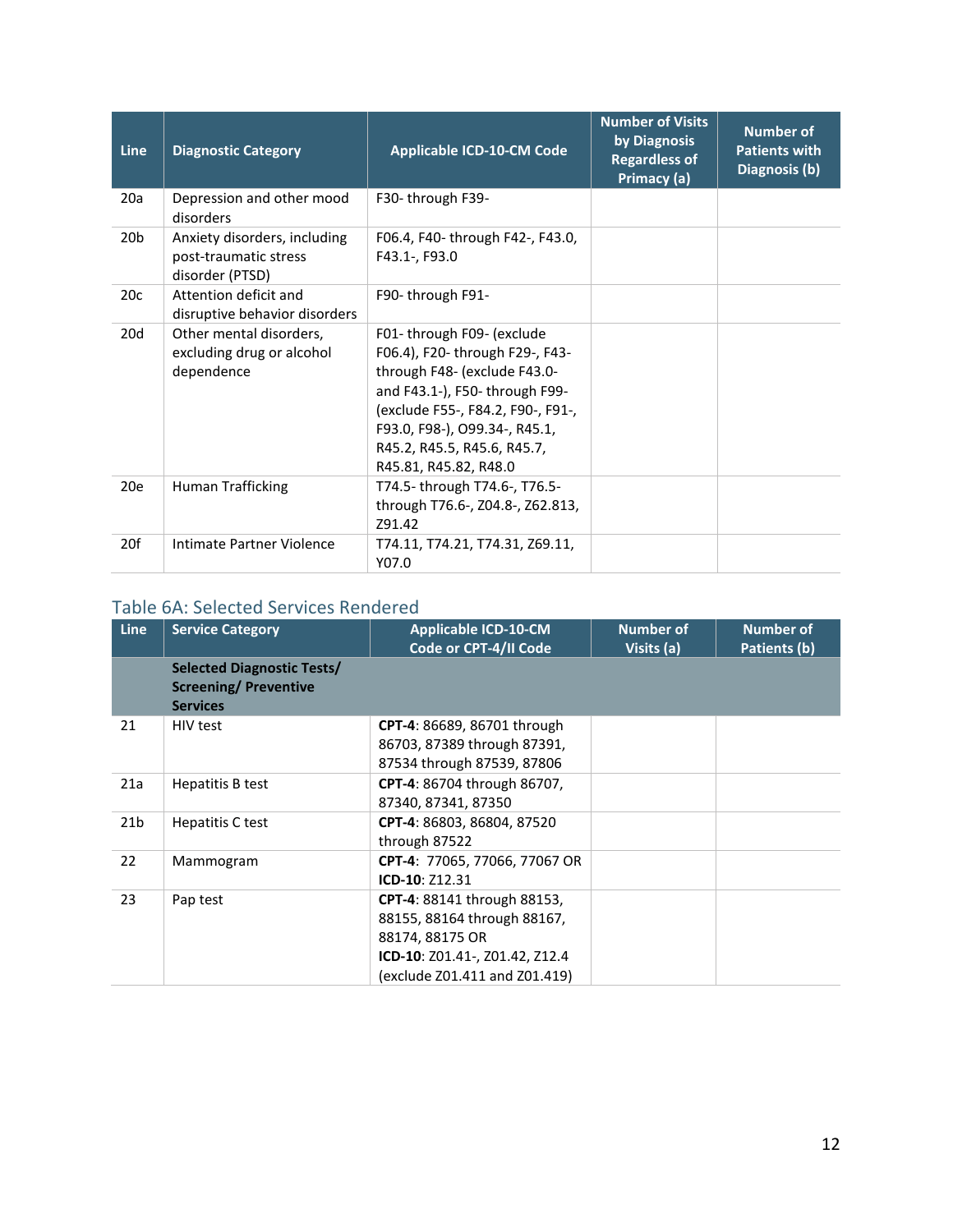| Line            | <b>Service Category</b>        | Applicable ICD-10-CM        | <b>Number of</b> | <b>Number of</b> |
|-----------------|--------------------------------|-----------------------------|------------------|------------------|
|                 |                                | Code or CPT-4/II Code       | Visits (a)       | Patients (b)     |
| 24              | Selected immunizations:        | CPT-4: 90632, 90633, 90634, |                  |                  |
|                 | hepatitis A; haemophilus       | 90636, 90643, 90644, 90645, |                  |                  |
|                 | influenzae B (HiB);            | 90646, 90647, 90648,        |                  |                  |
|                 | pneumococcal, diphtheria,      | 90669, 90670, 90696, 90697, |                  |                  |
|                 | tetanus, pertussis (DTaP)      | 90698, 90700, 90701, 90702, |                  |                  |
|                 | (DTP) (DT); mumps, measles,    | 90703, 90704, 90705, 90706, |                  |                  |
|                 | rubella (MMR); poliovirus;     | 90707, 90708, 90710, 90712, |                  |                  |
|                 | varicella; hepatitis B         | 90713, 90714, 90715, 90716, |                  |                  |
|                 |                                | 90718, 90720, 90721, 90723, |                  |                  |
|                 |                                | 90730, 90731, 90732, 90740, |                  |                  |
|                 |                                | 90743, 90744, 90745, 90746, |                  |                  |
|                 |                                | 90747, 90748                |                  |                  |
| 24a             | Seasonal flu vaccine           | CPT-4: 90630, 90653 through |                  |                  |
|                 |                                | 90657, 90658, 90661, 90662, |                  |                  |
|                 |                                | 90672, 90673, 90674, 90682, |                  |                  |
|                 |                                | 90685 through 90689, 90749, |                  |                  |
|                 |                                | 90756                       |                  |                  |
| 25              | Contraceptive management       | ICD-10: Z30-                |                  |                  |
| 26              | Health supervision of infant   | CPT-4: 99381 through 99383, |                  |                  |
|                 | or child (ages 0 through 11)   | 99391 through 99393         |                  |                  |
|                 |                                | ICD-10: Z00.1-              |                  |                  |
| 26a             | Childhood lead test screening  | ICD-10: Z13.88              |                  |                  |
|                 | (9 to 72 months)               | CPT-4: 83655                |                  |                  |
| 26 <sub>b</sub> | Screening, Brief Intervention, | CPT-4: 99408, 99409         |                  |                  |
|                 | and Referral to Treatment      | HCPCS: G0396, G0397, G0443, |                  |                  |
|                 | (SBIRT)                        | H0050                       |                  |                  |
| 26c             | Smoke and tobacco use          | CPT-4: 99406, 99407 OR      |                  |                  |
|                 | cessation counseling           | <b>HCPCS: S9075 OR</b>      |                  |                  |
|                 |                                | CPT-II: 4000F, 4001F, 4004F |                  |                  |
| 26d             | Comprehensive and              | CPT-4: 92002, 92004, 92012, |                  |                  |
|                 | intermediate eye exams         | 92014                       |                  |                  |

| <b>Line</b> | <b>Service Category</b>                                     | <b>Applicable ADA Code</b>                              | <b>Number of Visits</b><br>(a) | <b>Number of</b><br>Patients (b) |
|-------------|-------------------------------------------------------------|---------------------------------------------------------|--------------------------------|----------------------------------|
|             | <b>Selected Dental Services</b>                             |                                                         |                                |                                  |
| 27          | <b>Emergency services</b>                                   | ADA: D0140, D9110                                       |                                |                                  |
| 28          | Oral exams                                                  | ADA: D0120, DO145, D0150,<br>D0160, D0170, D0171, D0180 |                                |                                  |
| 29          | Prophylaxis – adult or child                                | ADA: D1110, D1120                                       |                                |                                  |
| 30          | <b>Sealants</b>                                             | <b>ADA: D1351</b>                                       |                                |                                  |
| 31          | Fluoride treatment - adult or<br>child                      | ADA: D1206, D1208<br>CPT-4: 99188                       |                                |                                  |
| 32          | Restorative services                                        | ADA: D21xx through D29xx                                |                                |                                  |
| 33          | Oral surgery (extractions and<br>other surgical procedures) | <b>ADA: D7xxx</b>                                       |                                |                                  |
| 34          | Rehabilitative services (Endo,                              | ADA: D3xxx, D4xxx, D5xxx,                               |                                |                                  |
|             | Perio, Prostho, Ortho)                                      | D6xxx, D8xxx                                            |                                |                                  |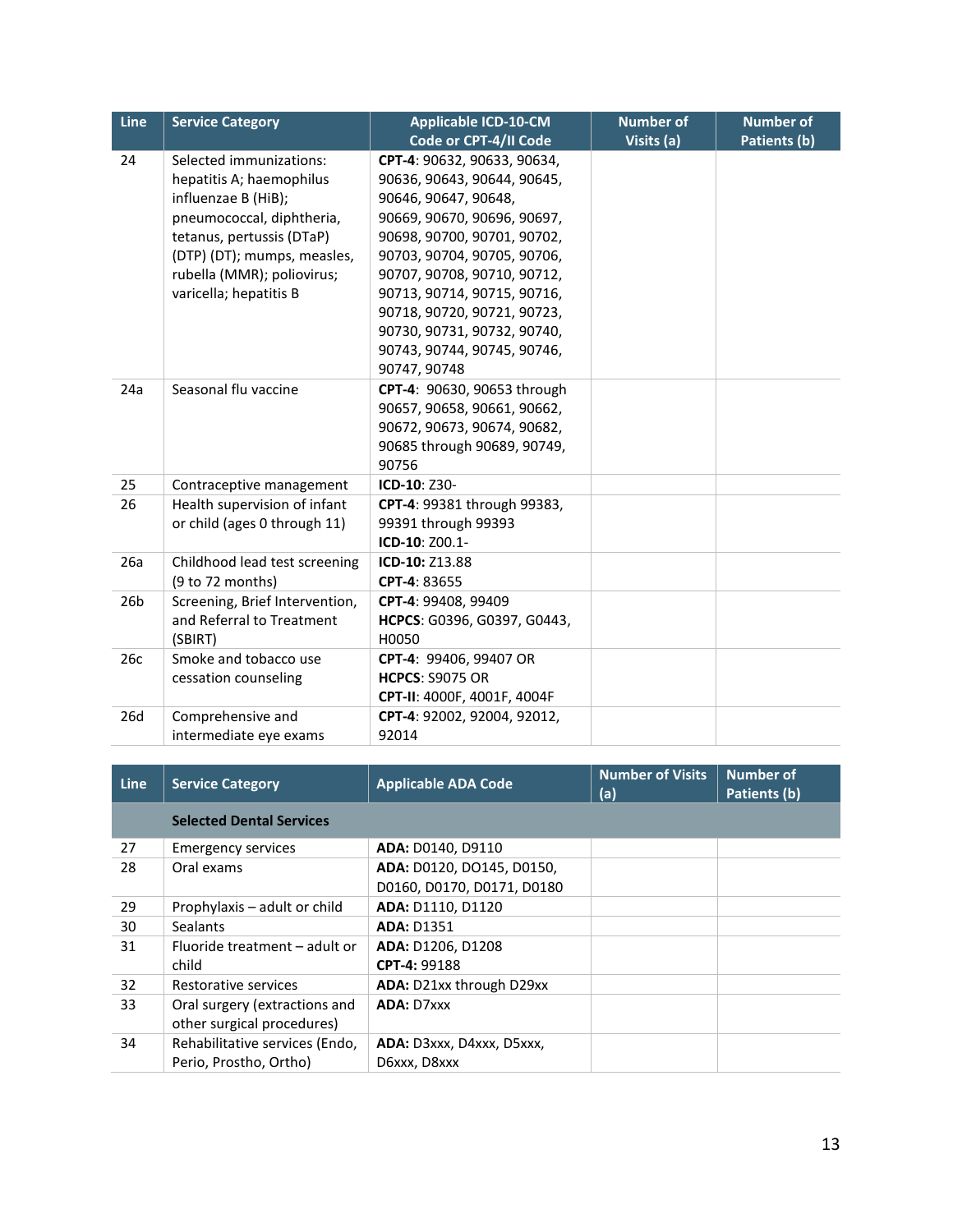# Table 6B: Quality of Care Measures

Reporting Period: January 1, 2020, through December 31, 2020

# **0** Prenatal Care Provided by Referral Only (Check if Yes) **[blank for demonstration**]

#### **Section A – Age Categories for Prenatal Care Patients: Demographic Characteristics of Prenatal Care Patients**

| <b>Line</b> | Age                               | <b>Number of Patients (a)</b> |
|-------------|-----------------------------------|-------------------------------|
|             | Less than 15 years                |                               |
|             | Ages 15-19                        |                               |
| 3           | Ages 20-24                        |                               |
| 4           | Ages 25-44                        |                               |
|             | Ages 45 and over                  |                               |
| 6           | Total Patients (Sum of Lines 1-5) |                               |

#### **Section B - Early Entry into Prenatal Care**

| Line | <b>Early Entry into Prenatal Care</b> | <b>Women Having First Visit with</b><br><b>Health Center (a)</b> | <b>Women Having First Visit with</b><br><b>Another Provider (b)</b> |
|------|---------------------------------------|------------------------------------------------------------------|---------------------------------------------------------------------|
|      | <b>First Trimester</b>                |                                                                  |                                                                     |
|      | Second Trimester                      |                                                                  |                                                                     |
| q    | <b>Third Trimester</b>                |                                                                  |                                                                     |

#### **Section C - Childhood Immunization Status**

| Line | <b>Childhood Immunization Status</b>                                                                                            | <b>Total Patients with</b><br>2 <sup>nd</sup> Birthday (a) | <b>Number Charts</b><br><b>Sampled</b><br>or EHR total (b) | <b>Number of Patients</b><br>Immunized (c) |
|------|---------------------------------------------------------------------------------------------------------------------------------|------------------------------------------------------------|------------------------------------------------------------|--------------------------------------------|
| 10   | MEASURE: Percentage of children<br>2 years of age who received age<br>appropriate vaccines by their 2 <sup>nd</sup><br>birthday |                                                            |                                                            |                                            |

#### **Section D - Cervical and Breast Cancer Screening**

| Line | <b>Cervical Cancer Screening</b>                                                                         | <b>Total Female</b><br><b>Patients</b><br>Aged 23 through 64<br>(a) | <b>Number Charts</b><br><b>Sampled or EHR</b><br>total (b) | <b>Number of Patients</b><br>Tested (c)         |
|------|----------------------------------------------------------------------------------------------------------|---------------------------------------------------------------------|------------------------------------------------------------|-------------------------------------------------|
| 11   | MEASURE: Percentage of women<br>23-64 years of age who were<br>screened for cervical cancer              |                                                                     |                                                            |                                                 |
| Line | <b>Breast Cancer Screening</b>                                                                           | <b>Total Female</b><br><b>Patients</b><br>Aged 50 through 74<br>(a) | <b>Number Charts</b><br><b>Sampled or EHR</b><br>total (b) | <b>Number of Patients</b><br>with Mammogram (c) |
| 11a  | MEASURE: Percentage of women<br>50-74 years of age who had a<br>mammogram to screen for breast<br>cancer |                                                                     |                                                            |                                                 |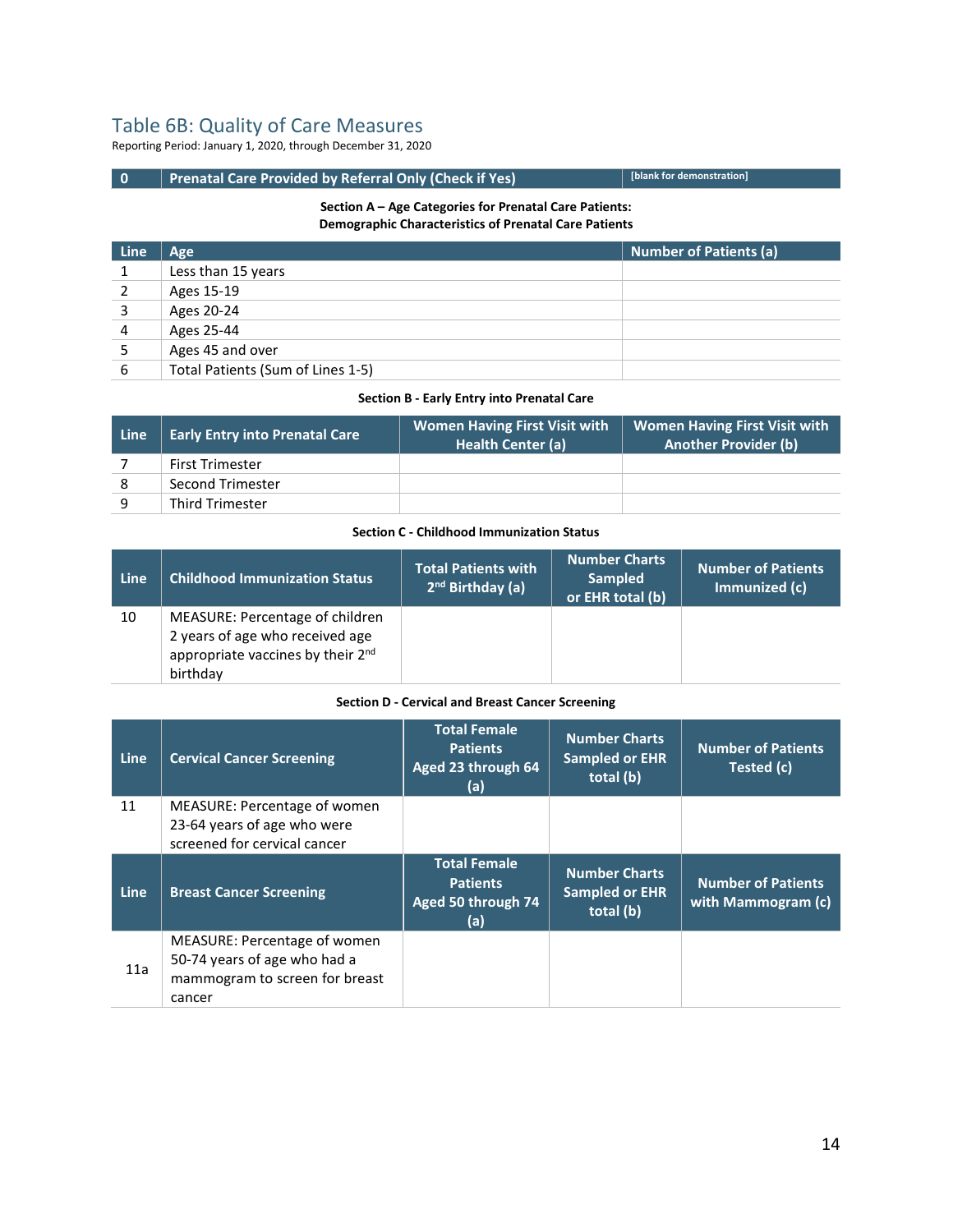#### **Section E - Weight Assessment and Counseling for Nutrition and Physical Activity of Children and Adolescents**

| Line | <b>Weight Assessment and</b><br><b>Counseling for Nutrition and</b><br><b>Physical Activity for Children and</b><br><b>Adolescents</b>                  | <b>Total Patients Aged</b><br>3 through 17 (a) | <b>Number Charts</b><br><b>Sampled or EHR</b><br>Total (b) | <b>Number of Patients</b><br>with Counseling and<br><b>BMI Documented (c)</b> |
|------|---------------------------------------------------------------------------------------------------------------------------------------------------------|------------------------------------------------|------------------------------------------------------------|-------------------------------------------------------------------------------|
| 12   | <b>MEASURE: Percentage of patients</b><br>3-17 years of age with a BMI<br>percentile and counseling on<br>nutrition and physical activity<br>documented |                                                |                                                            |                                                                               |

#### **Section F – Preventive Care and Screening: Body Mass Index (BMI) Screening and Follow-Up Plan**

| Line | <b>Preventive Care and Screening:</b><br><b>Body Mass Index (BMI) Screening</b><br>and Follow-Up Plan                                                               | <b>Total Patients Aged</b><br>18 and Older (a) | <b>Number Charts</b><br><b>Sampled or EHR</b><br>Total (b) | <b>Number of Patients</b><br>with BMI Charted<br>and Follow-Up Plan<br>Documented as<br>Appropriate (c) |
|------|---------------------------------------------------------------------------------------------------------------------------------------------------------------------|------------------------------------------------|------------------------------------------------------------|---------------------------------------------------------------------------------------------------------|
| 13   | MEASURE: Percentage of patients<br>18 years of age and older with (1)<br>BMI documented and (2) follow-up<br>plan documented if BMI is outside<br>normal parameters |                                                |                                                            |                                                                                                         |

#### **Section G – Preventive Care and Screening: Tobacco Use: Screening and Cessation Intervention**

| <b>Line</b> | <b>Preventive Care and Screening:</b><br><b>Tobacco Use: Screening and</b><br><b>Cessation Intervention</b>                                                                                                                                      | <b>Total Patients Aged</b><br>18 and Older (a) | <b>Number Charts</b><br><b>Sampled or EHR</b><br>total (b) | <b>Number of patients</b><br><b>Assessed for Tobacco</b><br>Use and Provided<br>Intervention if a<br><b>Tobacco User (c)</b> |
|-------------|--------------------------------------------------------------------------------------------------------------------------------------------------------------------------------------------------------------------------------------------------|------------------------------------------------|------------------------------------------------------------|------------------------------------------------------------------------------------------------------------------------------|
| 14a         | MEASURE: Percentage of patients<br>aged 18 years of age and older who<br>(1) were screened for tobacco use<br>one or more times within 24<br>months, and (2) if identified to be a<br>tobacco user received cessation<br>counseling intervention |                                                |                                                            |                                                                                                                              |

**Section I - Statin Therapy for the Prevention and Treatment of Cardiovascular Disease**

| Line | <b>Statin Therapy for the Prevention</b><br>and Treatment of Cardiovascular<br><b>Disease</b>                                                             | <b>Total Patients Aged</b><br>21 and Older at<br><b>High Risk of</b><br><b>Cardiovascular</b><br>Events (a) | <b>Number Charts</b><br>Sampled or EHR<br>Total (b) | <b>Number of Patients</b><br><b>Prescribed or On</b><br><b>Statin Therapy (c)</b> |
|------|-----------------------------------------------------------------------------------------------------------------------------------------------------------|-------------------------------------------------------------------------------------------------------------|-----------------------------------------------------|-----------------------------------------------------------------------------------|
| 17a  | MEASURE: Percentage of patients<br>21 years of age and older at high<br>risk of cardiovascular events who<br>were prescribed or were on statin<br>therapy |                                                                                                             |                                                     |                                                                                   |

**Section J - Ischemic Vascular Disease (IVD): Use of Aspirin or Another Antiplatelet**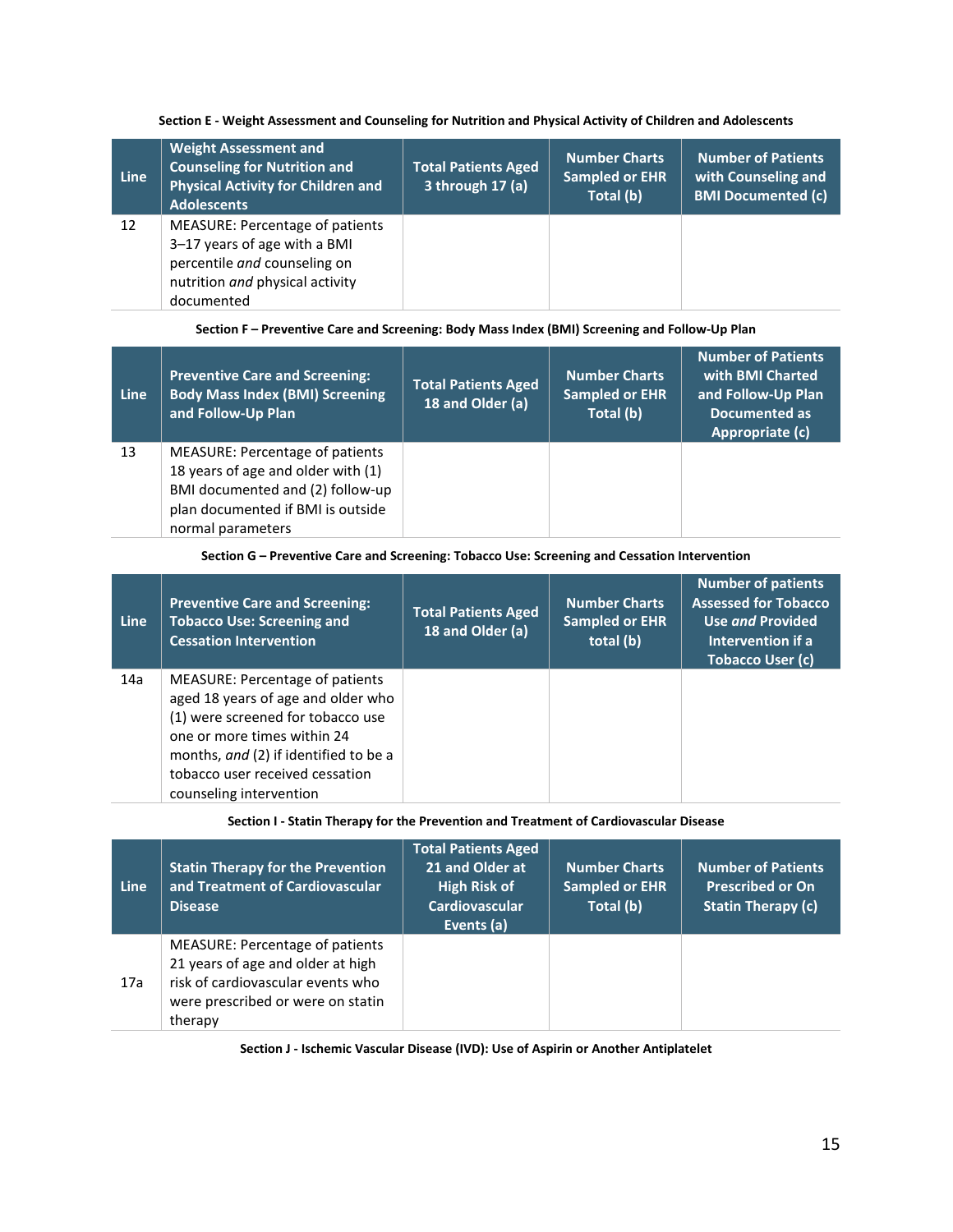| Line | <b>Ischemic Vascular Disease (IVD):</b><br>Use of Aspirin or Another<br>Antiplatelet                                                                                     | <b>Total Patients Aged</b><br>18 and Older with<br><b>IVD Diagnosis or</b><br>AMI, CABG, or PCI<br>Procedure (a) | <b>Number Charts</b><br><b>Sampled or EHR</b><br>Total (b) | <b>Number of Patients</b><br>with Documentation<br>of Aspirin or Other<br><b>Antiplatelet Therapy</b><br>(c) |
|------|--------------------------------------------------------------------------------------------------------------------------------------------------------------------------|------------------------------------------------------------------------------------------------------------------|------------------------------------------------------------|--------------------------------------------------------------------------------------------------------------|
| 18   | <b>MEASURE: Percentage of patients</b><br>18 years of age and older with a<br>diagnosis of IVD or AMI, CABG, or<br>PCI procedure with aspirin or<br>another antiplatelet |                                                                                                                  |                                                            |                                                                                                              |

#### **Section K - Colorectal Cancer Screening**

| Line | <b>Colorectal Cancer Screening</b>                                                                                      | <b>Total Patients</b><br>Aged 50 through 75<br>(a) | <b>Number Charts</b><br><b>Sampled or EHR</b><br>Total (b) | <b>Number of Patients</b><br>with Appropriate<br><b>Screening for</b><br><b>Colorectal Cancer(c)</b> |
|------|-------------------------------------------------------------------------------------------------------------------------|----------------------------------------------------|------------------------------------------------------------|------------------------------------------------------------------------------------------------------|
| 19   | MEASURE: Percentage of patients<br>50 through 75 years of age who<br>had appropriate screening for<br>colorectal cancer |                                                    |                                                            |                                                                                                      |

## **Section L - HIV Measures**

| <b>Line</b> | <b>HIV Linkage to Care</b>                                                                                                                                                                                                                                                                | <b>Total Patients First</b><br><b>Diagnosed with HIV</b><br>(a) | <b>Number Charts</b><br><b>Sampled or EHR</b><br>Total (b) | <b>Number of Patients</b><br><b>Seen Within 30 Days</b><br>of First Diagnosis of<br>HIV(C) |
|-------------|-------------------------------------------------------------------------------------------------------------------------------------------------------------------------------------------------------------------------------------------------------------------------------------------|-----------------------------------------------------------------|------------------------------------------------------------|--------------------------------------------------------------------------------------------|
| 20          | MEASURE: Percentage of patients<br>whose first ever HIV diagnosis was<br>made by health center staff<br>between October 1 of the prior<br>year and September 30 of the<br>measurement year and who were<br>seen for follow-up treatment<br>within 30 days of that first-ever<br>diagnosis |                                                                 |                                                            |                                                                                            |
| <b>Line</b> | <b>HIV Screening</b>                                                                                                                                                                                                                                                                      | <b>Total Patients Aged</b><br>15 through 65<br>(a)              | <b>Charts Sampled</b><br>or EHR Total<br>(b)               | <b>Number of Patients</b><br><b>Tested for HIV</b><br>(c)                                  |
| 20a         | <b>MEASURE: Percentage of patients</b><br>15-65 years of age who have been<br>tested for HIV within that age<br>range                                                                                                                                                                     |                                                                 |                                                            |                                                                                            |

**Section M – Depression Measures**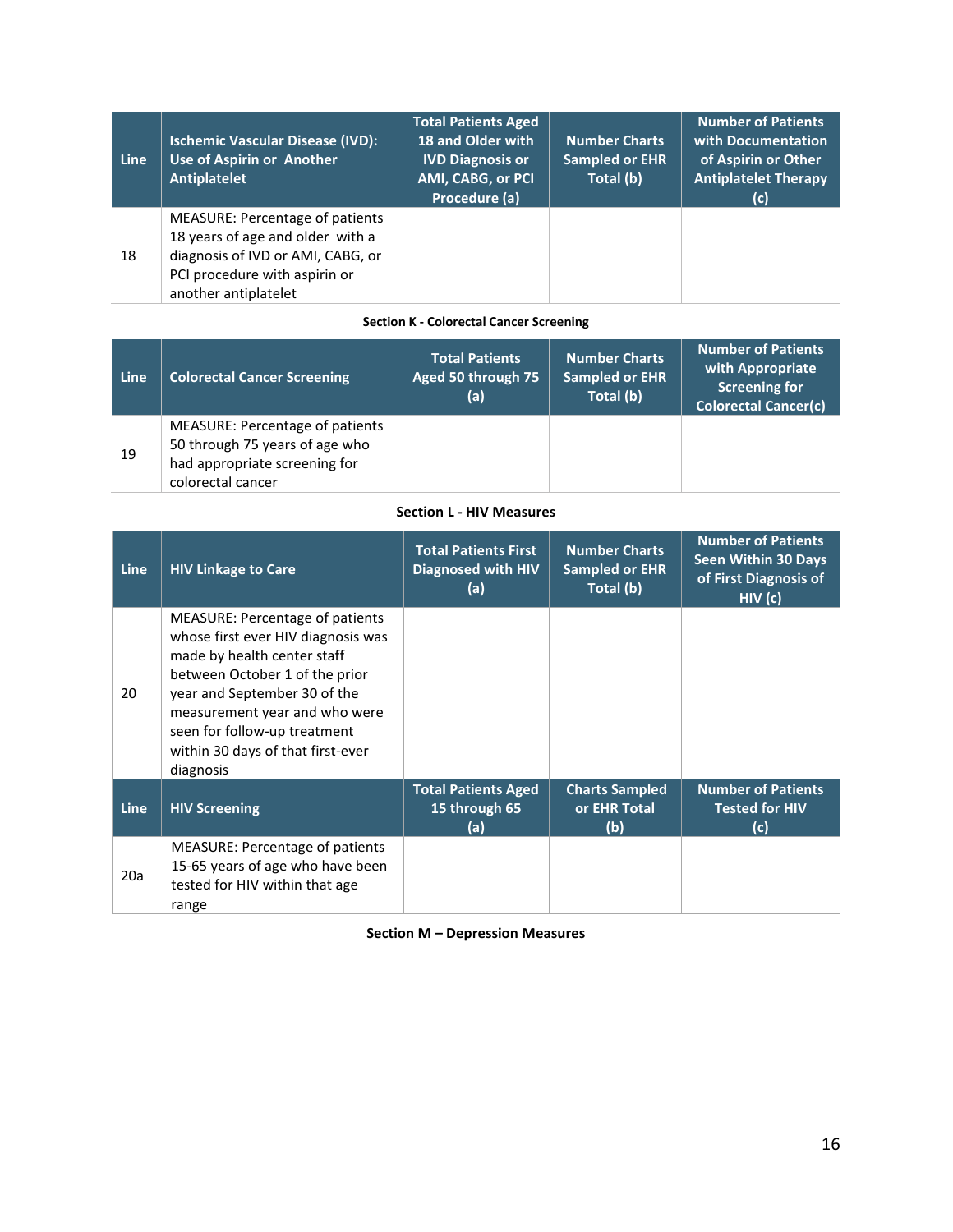| <b>Line</b> | <b>Preventive Care and Screening:</b><br><b>Screening for Depression and</b><br><b>Follow-Up Plan</b>                                                                                                                                | <b>Total Patients Aged</b><br>12 and Older (a)                                                    | <b>Number Charts</b><br><b>Sampled or EHR</b><br>Total (b) | <b>Number of Patients</b><br><b>Screened for</b><br><b>Depression and</b><br><b>Follow-Up Plan</b><br><b>Documented as</b><br>Appropriate (c) |
|-------------|--------------------------------------------------------------------------------------------------------------------------------------------------------------------------------------------------------------------------------------|---------------------------------------------------------------------------------------------------|------------------------------------------------------------|-----------------------------------------------------------------------------------------------------------------------------------------------|
| 21          | <b>MEASURE: Percentage of patients</b><br>12 years of age and older who<br>were (1) screened for depression<br>with a standardized tool and, if<br>screening was positive, (2) had a<br>follow-up plan documented                    |                                                                                                   |                                                            |                                                                                                                                               |
| Line        | <b>Depression Remission at 12</b><br><b>Months</b>                                                                                                                                                                                   | <b>Total Patients Aged</b><br>18 and Older with<br><b>Major Depression</b><br>or Dysthymia<br>(a) | <b>Charts Sampled</b><br>or EHR Total<br>(b)               | <b>Number of Patients</b><br>who Reached<br><b>Remission</b><br>(c)                                                                           |
| 21a         | MEASURE: Percentage of<br>adolescent patients 12 to 17 years<br>of age and adult patients 18 years<br>of age or older with major<br>depression or dysthymia who<br>reached remission 12 months (+/-<br>60 days) after an index event |                                                                                                   |                                                            |                                                                                                                                               |
|             | Section N - Primary Caries Prevention Intervention as Offered by Primary Care Providers, including Dentists                                                                                                                          |                                                                                                   |                                                            |                                                                                                                                               |
| <b>Line</b> | <b>Primary Caries Prevention</b><br><b>Intervention as Offered by Primary</b><br><b>Care Providers, including Dentists</b>                                                                                                           | <b>Total Patients</b><br>Aged 0 through 20<br>(a)                                                 | <b>Charts Sampled or</b><br><b>EHR Total</b><br>(b)        | <b>Number of Patients</b><br>with Fluoride Varnish<br><b>Application (c)</b>                                                                  |
| 22a         | MEASURE: Percentage of children,<br>age 0-20 years, who received a<br>fluoride varnish application                                                                                                                                   |                                                                                                   |                                                            |                                                                                                                                               |

**Section O – Diabetes Measures**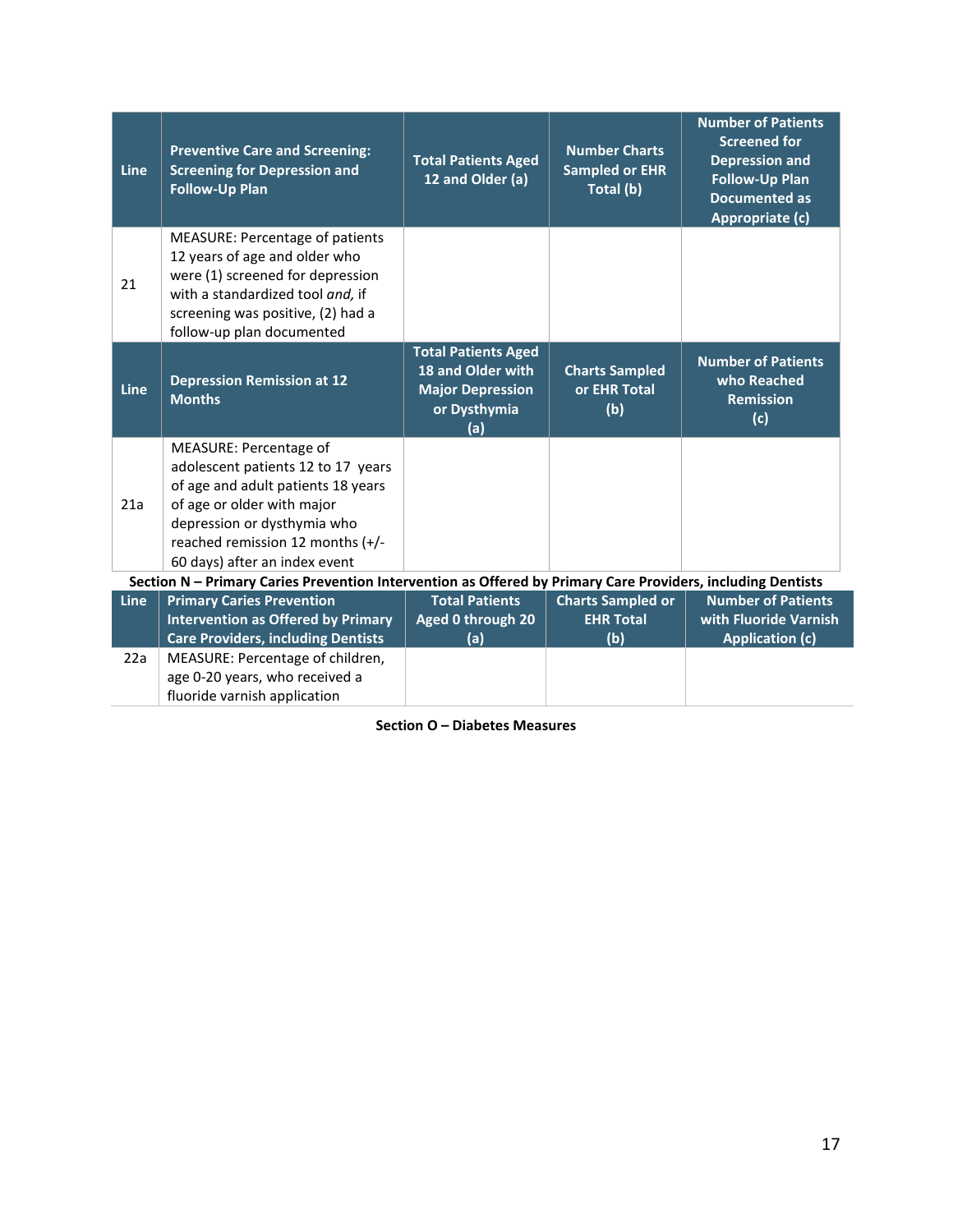| Line            | Diabetes: Eye Exam                                                                                                                         | <b>Total Patients Aged</b><br>18 through 75 with<br>Diabetes (a)           | <b>Charts Sampled or</b><br><b>EHR Total</b><br>(b) | <b>Number of Patients</b><br>with Eye Exam<br>(c)                                                                     |
|-----------------|--------------------------------------------------------------------------------------------------------------------------------------------|----------------------------------------------------------------------------|-----------------------------------------------------|-----------------------------------------------------------------------------------------------------------------------|
| 23a             | MEASURE: Percentage of patients<br>18-75 years of age with diabetes<br>who had a retinal or dilated eye<br>exam or a negative retinal exam |                                                                            |                                                     |                                                                                                                       |
| <b>Line</b>     | <b>Diabetes: Foot Exam</b>                                                                                                                 | <b>Total Patients Aged</b><br>18 through 75 with<br><b>Diabetes</b><br>(a) | <b>Charts Sampled</b><br>or EHR Total<br>(b)        | <b>Number of Patients</b><br>with Foot Exam<br>(c)                                                                    |
| 23 <sub>b</sub> | <b>MEASURE: Percentage of patients</b><br>18-75 years of age with diabetes<br>(type 1 and type 2) who received a<br>foot exam              |                                                                            |                                                     |                                                                                                                       |
| Line            | <b>Diabetes: Medical Attention for</b><br><b>Nephropathy</b>                                                                               | <b>Total Patients Aged</b><br>18 through 75 with<br><b>Diabetes</b><br>(a) | <b>Charts Sampled or</b><br><b>EHR Total</b><br>(b) | Number of Patients<br>with Nephropathy<br><b>Screening Test or</b><br><b>Evidence of</b><br><b>Nephropathy</b><br>(c) |
| 23c             | MEASURE: Percentage of patients<br>18-75 years of age with diabetes<br>who had a nephropathy screening<br>test or evidence of nephropathy  |                                                                            |                                                     |                                                                                                                       |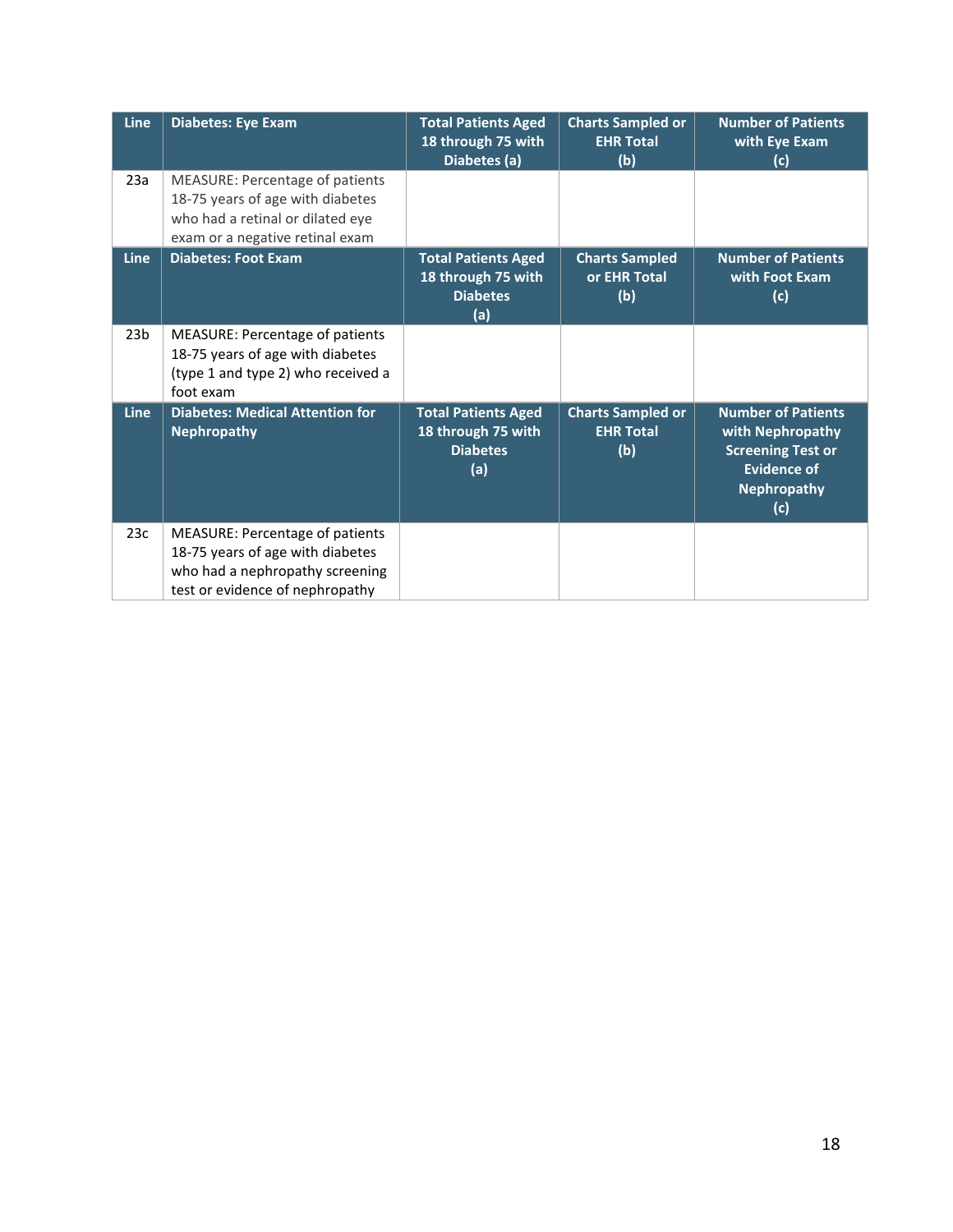# **Appendix D: Health Center Electronic Health Record (EHR) Capabilities and Quality Recognition**

## **Instructions**

The HIT Capabilities Form includes a series of questions on HIT capabilities, including EHR interoperability and eligibility for Meaningful Use. The HIT Form must be completed and submitted as part of the UDS submission. The form includes questions about the health center's implementation of an EHR, certification of systems, and how widely adopted the system is throughout the health center and its providers.

# **Questions**

The following questions appear in the EHBs. Complete them before you file the UDS Report. Instructions for the HIT questions are on screen in EHBs as you complete the form. Respond to each question based on your health center *status as of December 31*.

- 1. Does your center currently have an Electronic Health Record (EHR) system installed and in use?
	- a. Yes, installed at all sites and used by all providers
	- b. Yes, but only installed at some sites or used by some providers

If the health center installed it, indicate if it was in use by December 31, by:

- a. **Installed at all sites and used by all providers**: For the purposes of this response, "providers" mean all medical providers, including physicians, nurse practitioners, physician assistants, and certified nurse midwives. Although some or all of the dental, mental health, or other providers may also be using the system, as may medical support staff, this is not required to choose response a. For the purposes of this response, "all sites" means all permanent sites where medical providers serve health center medical patients and does not include administrative-only locations, hospitals or nursing homes, mobile vans, or sites used on a seasonal or temporary basis. You may check this option even if a few, newly hired, untrained employees are the only ones not using the system.
- b. **Installed at some sites or used by some providers:** Select option b if one or more permanent sites did not have the EHR installed, or in use (even if this is planned), or if one or more medical providers (as defined above) do not yet use the system. When determining if all providers have access to the system, the health center should also consider part-time and locum providers who serve clinic patients. Do not select this option if the only medical providers who did not have access were those who were newly hired and still being trained on the system.

## c. No

Select "no" if no EHR was in use on December 31, even if you had the system installed and training had started.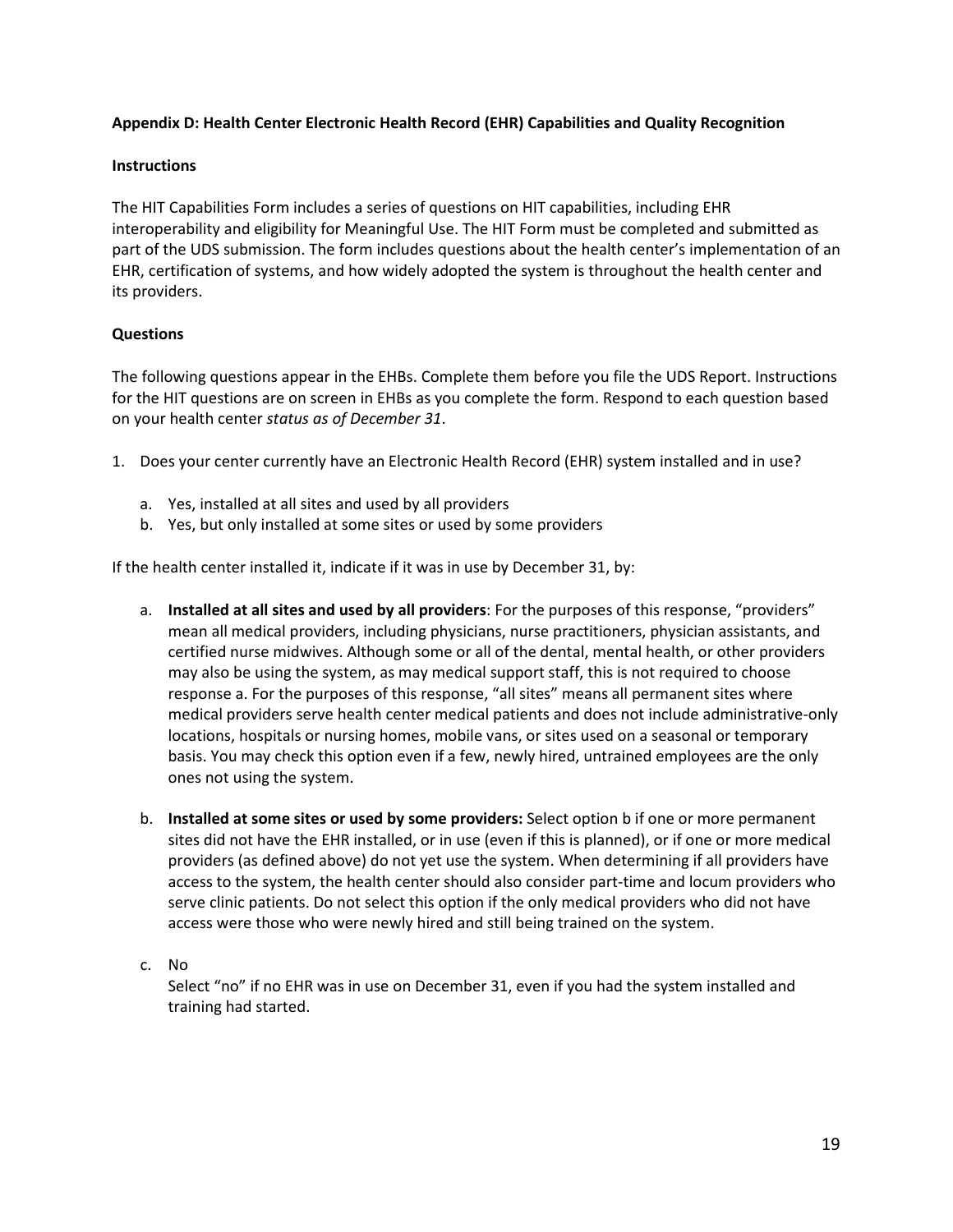This question seeks to determine whether the health center installed an EHR by December 31 and, if so, which product is in use, how broad is access to the system, and what features are available and in use. Do not include PMSs or other billing systems even though they can often produce much of the UDS data. If the health center purchased an EHR, but has not yet placed it into use, answer "no."

If a system is in use (i.e., if a or b has been selected above), indicate it has been certified by the Office of the National Coordinator - Authorized Testing and Certification Bodies.

1a. Is your system certified by the Office of the National Coordinator for Health IT (ONC) Health IT Certification Program?

a. Yes

b. No

Health centers are to indicate in the blanks the vendor, product name, version number, and ONCcertified health IT product list number. (More information is available at [https://chpl.healthit.gov/#/search\)](https://chpl.healthit.gov/#/search) If you have more than one EHR (if, for example, you acquired another practice with its own EHR), report the EHR that will be the successor system.

Vendor Product Name Version Number ONC-certified Health IT Product List Number

1b. Did you switch to your current EHR from a previous system this year?

- a. Yes
- b. No

If "yes, but only at some sites or for some providers" is selected above, a box expands for health centers to identify how many sites have the EHR in use and how many (medical) providers are using it. Please enter the number of sites (as defined above) where the EHR is in use and the number of providers who use the system (at any site). Include part-time and locum medical providers who serve clinic patients. Count a provider who has separate login identities at more than one site as just one provider.

1c. Do you use more than one EHR or data system across your organization?

If yes, what is the reason?

- Second EHR/data system is used during transition to primary EHR
- Second EHR/data system is specific to one service type (e.g. dental, behavorial health)
- Secon EHR/data system is used at specific sites with no plan to transition
- Other (please specify)

1d. Is your EHR up to date with the latest software and system patches?

1e. When do you plan?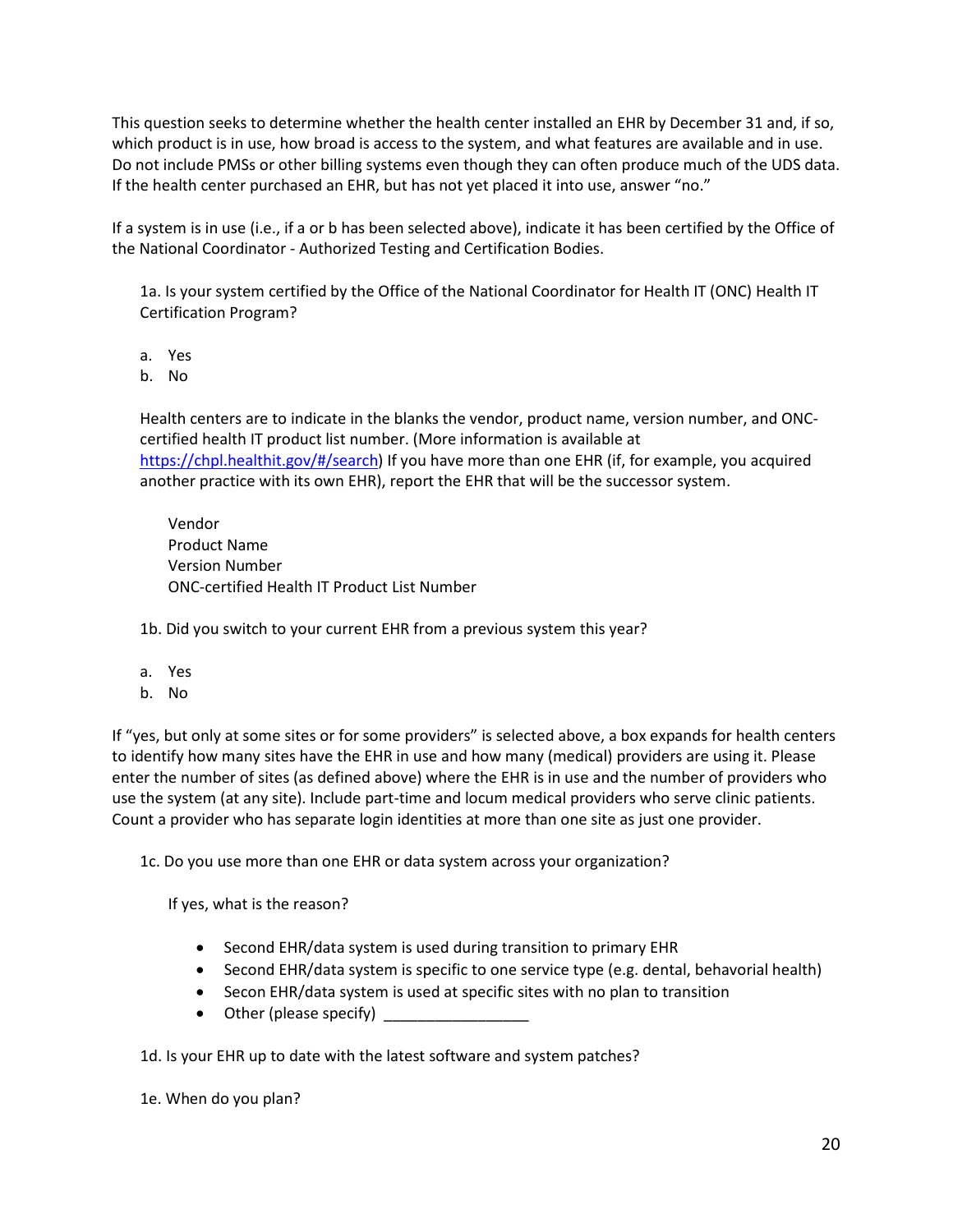- 2. Question removed.
- 3. Question removed.
- 4. Which of the following key providers / health care settings does your center electronically exchange clinical information with? (Select all that apply)
	- a. Hospitals / Emergency rooms
	- b. Specialty clinicians
	- c. Other primary care providers
	- d. Labs or imaging
	- e. Health information exchange (HIE)
	- f. None of the above
	- g. Other (please describe \_\_\_\_\_\_)
- 5. Does your center engage patients through health IT in any of the following ways? (Select all that apply)
	- a. Patient portals
	- b. Kiosks
	- c. Secure Messaging
	- d. Other (please describe \_\_\_\_\_\_\_\_)
	- e. No, we do not engage patients using HIT
- 6. Question removed.
- 7. How do you collect data for UDS clinical reporting (Tables 6B and 7)?
	- a. We use the EHR to extract automated reports
	- b. We use the EHR but only to access individual patient charts
	- c. We use the EHR in combination with another data analytic system
	- d. We do not use the EHR
- 8. Question removed.
- 9. Question removed.
- 10. How does your health center utilize HIT and EHR data beyond direct patient care? (Select all that apply)
	- a. Quality improvement
	- b. Population health management
	- c. Program evaluation
	- d. Research
	- e. Other (please describe )
	- f. We do not utilize HIT or EHR data beyond direct patient care
- 11. Does your health center collect data on individual patients' social risk factors or social determinants of health, outside of the data reportable in the UDS?
	- a. Yes
	- b. No, but in planning stages to collect this information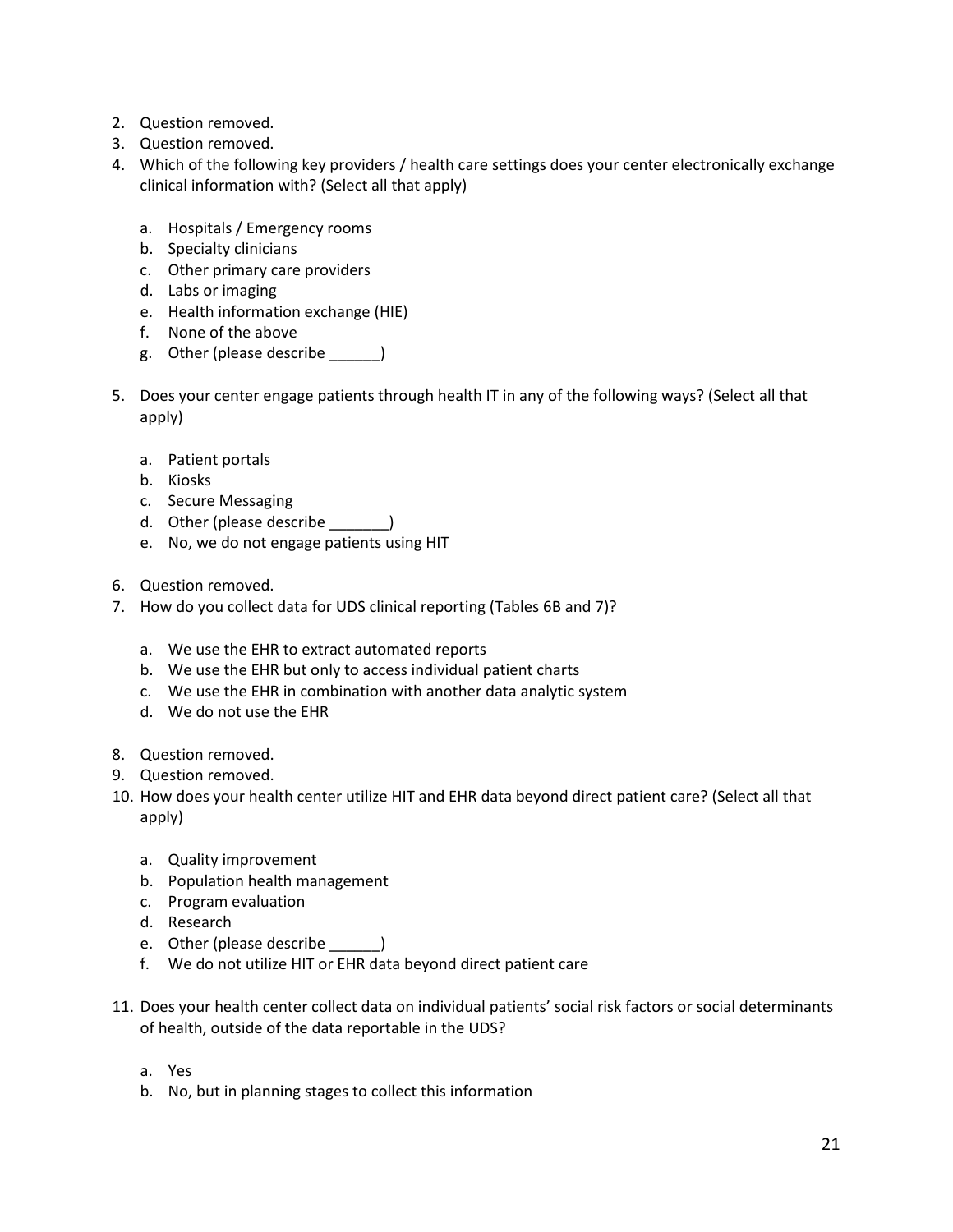- c. No, not planning to collect this information
- 12. Which standardized assessment(s) to collect information on the social determinants of health or social risk factors, if any, do you use? (Select all that apply)
	- a. Accountable Health Communities Screening Tools
	- b. Upstream Risks Screening Tool and Guide
	- c. iHELP
	- d. Recommend Social and Behavioral Domains for EHRs
	- e. Protocol for Responding to and Assessing Patients' Assets, Risks, and Experiences (PRAPARE)
	- f. Well Child Care, Evaluation, Community Resources, Advocacy Referral, Education (WE CARE)
	- g. WellRx
	- h. Health Leads Screening Toolkit
	- i. Other (please describe
	- j. We do not use a standardized assessment

12a. Please provide the total number of patients that screened positive for the following:

| a. Food insecurity                                        |  |
|-----------------------------------------------------------|--|
| b. Housing insecurity                                     |  |
| c. Financial strain                                       |  |
| d. Lack of transportation/access to public transportation |  |

12b. If you do not use a standardized assessment to collect this information, please comment why (Select all that apply)

- a. Have not considered/unfamiliar with assessments
- b. Lack of funding for addressing these unmet social needs of patients
- c. Lack of training for staff to discuss these issues with patients
- d. Inability to include in patient intake and clinical workflow
- e. Not needed
- f. Other (Please specify:\_\_\_\_\_\_\_\_\_\_\_\_\_\_\_\_\_\_\_\_\_\_\_\_\_\_\_\_\_\_\_\_\_\_\_\_\_\_\_\_\_\_\_\_\_\_)
- 13. Does your center integrate a statewide Prescription Drug Monitoring Program (PDMP) database into the health information systems such as Health Information Exchanges, electronic health record (EHR) systems, and/or pharmacy dispensing software (PDS) to streamline provider access to controlled substance prescriptions?
	- a. Yes
	- b. No

 $\overline{a}$ 

c. Not sure

<sup>1</sup> <https://www.cdc.gov/hiv/pdf/library/factsheets/cdc-hiv-care-continuum.pdf>

<sup>2</sup> <https://www.hiv.gov/hiv-basics/overview/data-and-trends/statistics>

<sup>3</sup> <https://www.cdc.gov/hiv/basics/prep.html>

<sup>4</sup> <https://www.cdc.gov/violenceprevention/intimatepartnerviolence/index.html>